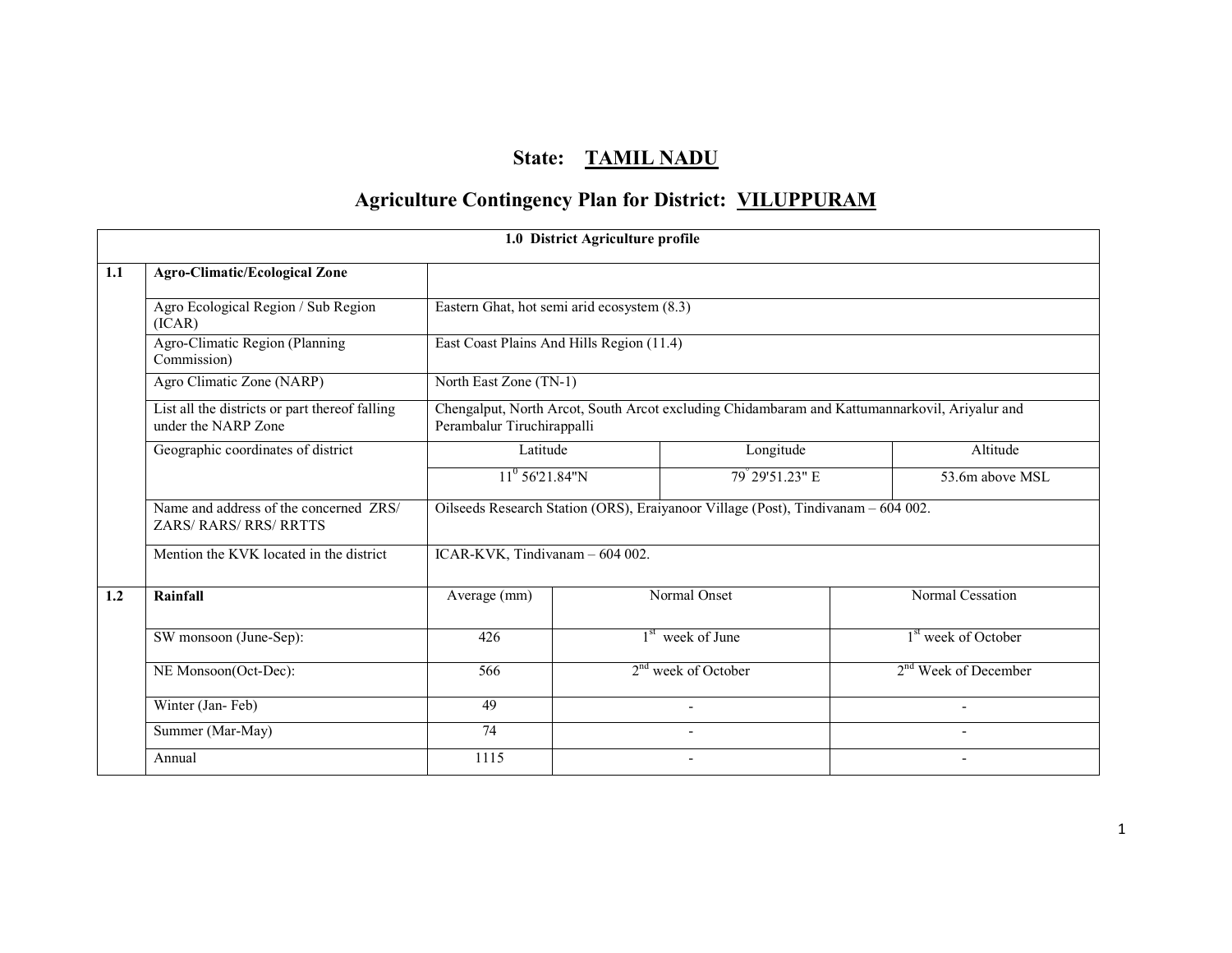| 1.3 | Land use<br>pattern of the<br>district (latest<br>statistics) | Geographical area | Forest<br>area | Land under<br>non-<br>agricultural use | Permanent<br>pastures | Cultivable<br>wasteland | Land<br>under<br>Misc.<br>tree<br>crops and<br>groves | Barren and<br>uncultivable<br>land | Current<br>fallows | Other fallows |
|-----|---------------------------------------------------------------|-------------------|----------------|----------------------------------------|-----------------------|-------------------------|-------------------------------------------------------|------------------------------------|--------------------|---------------|
|     | Area $('000 ha)$                                              | 722.2             | 71.7           | 136.0                                  | 4.2                   | 9.9                     | 6.2                                                   | 56.7                               | 84.8               | 17.5          |

| 1.4 | <b>Major Soils</b>                 | Area $('000 ha)$ | Percent (%) of total |
|-----|------------------------------------|------------------|----------------------|
|     |                                    |                  |                      |
|     | $Red - (Deep to Very Deep)$        | 487.3            | 07.6                 |
|     | Red – (Very Shallow to Moderate)   | 1775.3           | 27.8                 |
|     | $Black - (Deep to Very Deep)$      | 2540.1           | 39.7                 |
|     | Black - (Very Shallow to Moderate) | 1588.5           | 24.8                 |

| 1.5 | <b>Agricultural land use</b> | Area $('000 ha)$ | Cropping intensity $\%$ |
|-----|------------------------------|------------------|-------------------------|
|     |                              |                  |                         |
|     | Net sown area                | 322.4            | 111.3                   |
|     |                              |                  |                         |
|     | Area sown more than once     | 36.6             |                         |
|     |                              | 359.0            |                         |
|     | Gross cropped area           |                  |                         |
|     |                              |                  |                         |

(\* Gross cropped area is varying due to Urbanization)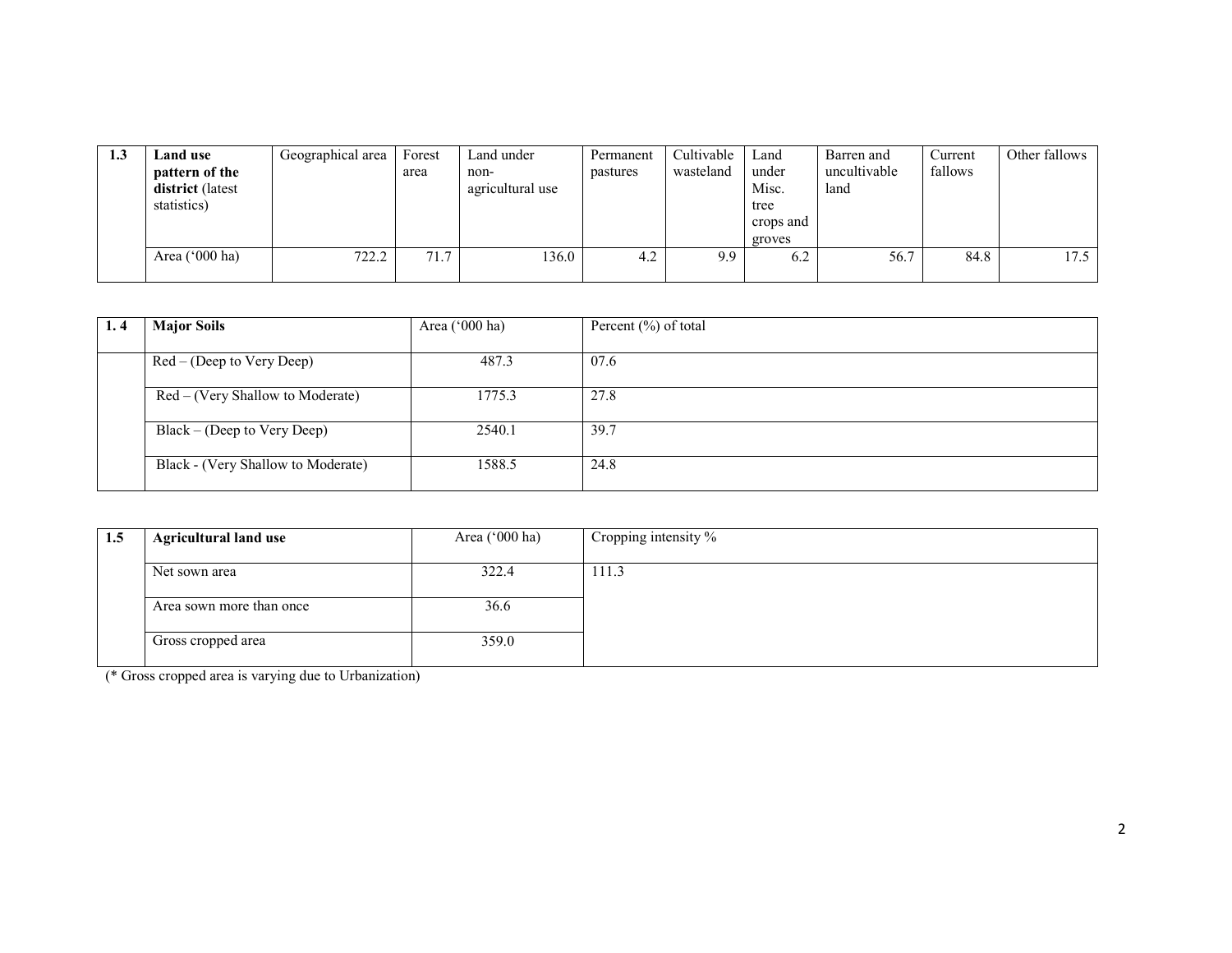| $\overline{1.6}$ | <b>Irrigation</b>                |                    |                      | Area ('000ha)      |                          |
|------------------|----------------------------------|--------------------|----------------------|--------------------|--------------------------|
|                  | Net irrigated area               |                    |                      | 229.5              |                          |
|                  | Gross irrigated area             |                    |                      | 257.4              |                          |
|                  | Rainfed area                     |                    |                      | 92.9               |                          |
|                  | <b>Sources of Irrigation</b>     | Number             | Area ('000ha)<br>2.1 |                    | $%$ area                 |
|                  | Canals                           | 196                |                      |                    | 0.9                      |
|                  | Tanks                            | 2,085              |                      | 54.0               | 23.7                     |
|                  | Open wells                       | 1,47,332           |                      | 141.5              |                          |
|                  | Bore wells                       | $\boldsymbol{0}$   |                      | 48.8               | 21.4                     |
|                  | Lift irrigation schemes          |                    |                      |                    |                          |
|                  | Other sources                    |                    | 0.036                |                    | $\overline{\phantom{a}}$ |
|                  | Total                            |                    |                      | 246.52             | 100.0                    |
|                  | Pumpsets                         |                    |                      |                    |                          |
|                  | Micro-irrigation                 |                    |                      |                    |                          |
|                  | Groundwater availability and use | No. of blocks      | $%$ area             | Quality of water   |                          |
|                  | Over exploited                   | 13                 | 61.9                 | Data not available |                          |
|                  | Critical                         | $\overline{4}$     | 19.05                |                    |                          |
|                  | Semi-critical                    | $\mathfrak{Z}$     | 14.3                 |                    |                          |
|                  | Safe                             |                    | 04.7                 |                    |                          |
|                  | Wastewater availability and use  | Data not available |                      |                    |                          |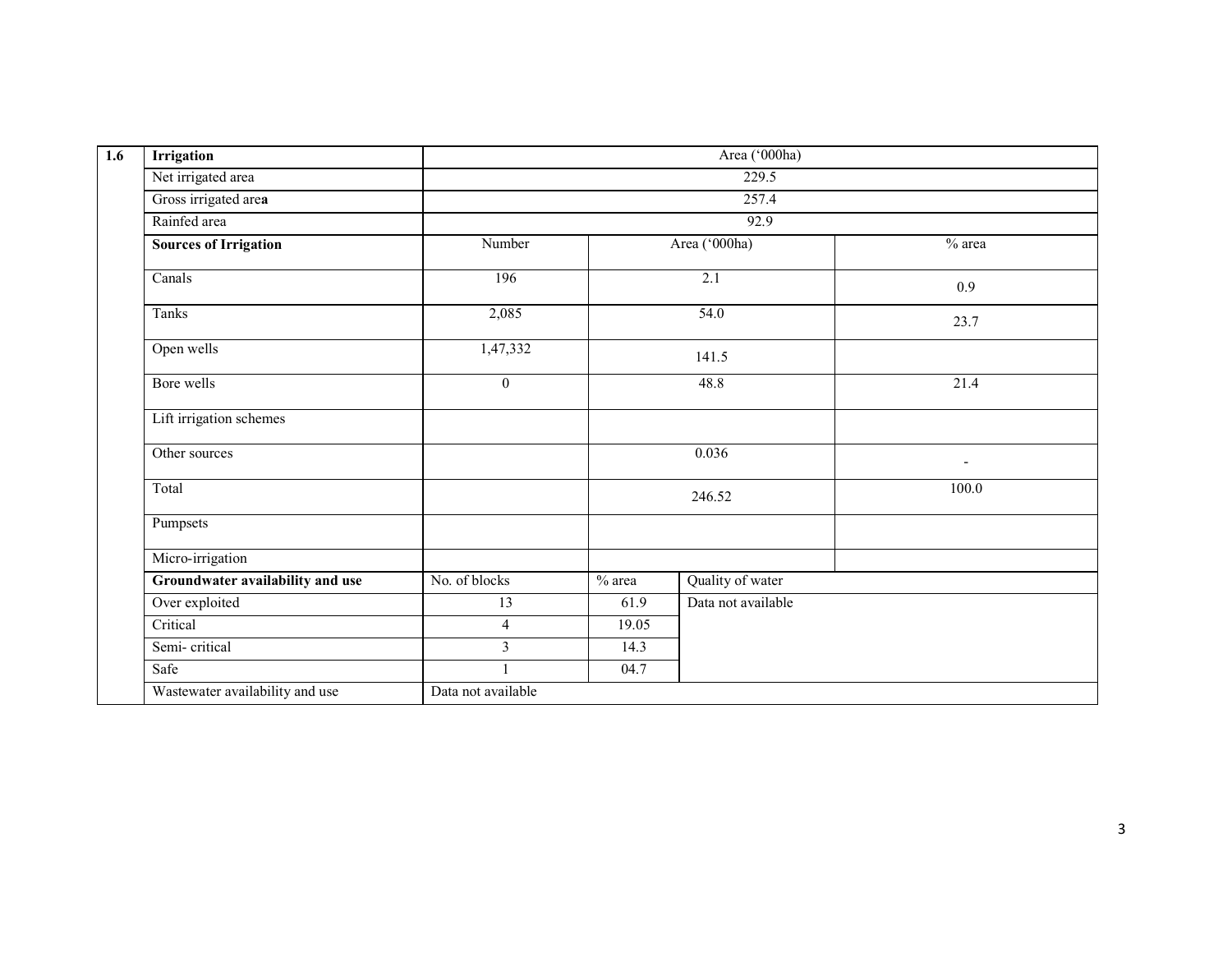|  |  |  | Area under major field crops & horticulture etc. |  |
|--|--|--|--------------------------------------------------|--|
|--|--|--|--------------------------------------------------|--|

| 1.7 | <b>Major Field Crops cultivated</b>        | Area ('000ha)     |                             |                   |                          |                          |              |  |  |  |
|-----|--------------------------------------------|-------------------|-----------------------------|-------------------|--------------------------|--------------------------|--------------|--|--|--|
|     |                                            | <b>Kharif</b>     |                             |                   | Rabi                     |                          | <b>Total</b> |  |  |  |
|     |                                            | <b>Irrigated</b>  | Rainfed                     | <b>Irrigated</b>  | Rainfed                  |                          |              |  |  |  |
|     | Paddy                                      | 25.5              |                             | 118.9             | $\overline{\phantom{0}}$ |                          | 144.4        |  |  |  |
|     | Sugarcane                                  |                   | Planted: 27.0; Ratoon: 26.0 |                   |                          |                          |              |  |  |  |
|     | Groundnut                                  | 3.8               | 29.3                        | 16.9              | 1.2                      | $\blacksquare$           | 51.3         |  |  |  |
|     | Blackgram                                  | 0.6               | 4.4                         | 0.9               | 10.8                     | $\overline{\phantom{a}}$ | 16.9         |  |  |  |
|     | Bajra                                      | $0.2\,$           | 11.4                        | $0.08\,$          | $0.8\,$                  | $\overline{\phantom{a}}$ | 12.6         |  |  |  |
|     | Maize                                      | $\overline{3.1}$  | 2.4                         | 0.4               | 0.08                     | $\blacksquare$           | 6.0          |  |  |  |
|     | Horticulture crops - Fruits                |                   |                             | <b>Total area</b> |                          |                          |              |  |  |  |
|     | Mango                                      |                   | $\overline{1.8}$            |                   |                          |                          |              |  |  |  |
|     | Water Melon                                | 0.8               |                             |                   |                          |                          |              |  |  |  |
|     | Banana                                     |                   | 0.7                         |                   |                          |                          |              |  |  |  |
|     | Guava                                      |                   |                             | 0.7               |                          |                          |              |  |  |  |
|     | Sapota                                     |                   | 0.016                       |                   |                          |                          |              |  |  |  |
|     | Horticultural crops -<br><b>Vegetables</b> | <b>Total area</b> |                             |                   |                          |                          |              |  |  |  |
|     | <b>Brinjal</b>                             | 0.4               |                             |                   |                          |                          |              |  |  |  |
|     | Chilly                                     | 0.3               |                             |                   |                          |                          |              |  |  |  |
|     | Onion                                      | $\overline{0.2}$  |                             |                   |                          |                          |              |  |  |  |
|     | Tomato                                     | 0.08              |                             |                   |                          |                          |              |  |  |  |
|     | Other Vegetables                           |                   |                             | 1.02              |                          |                          |              |  |  |  |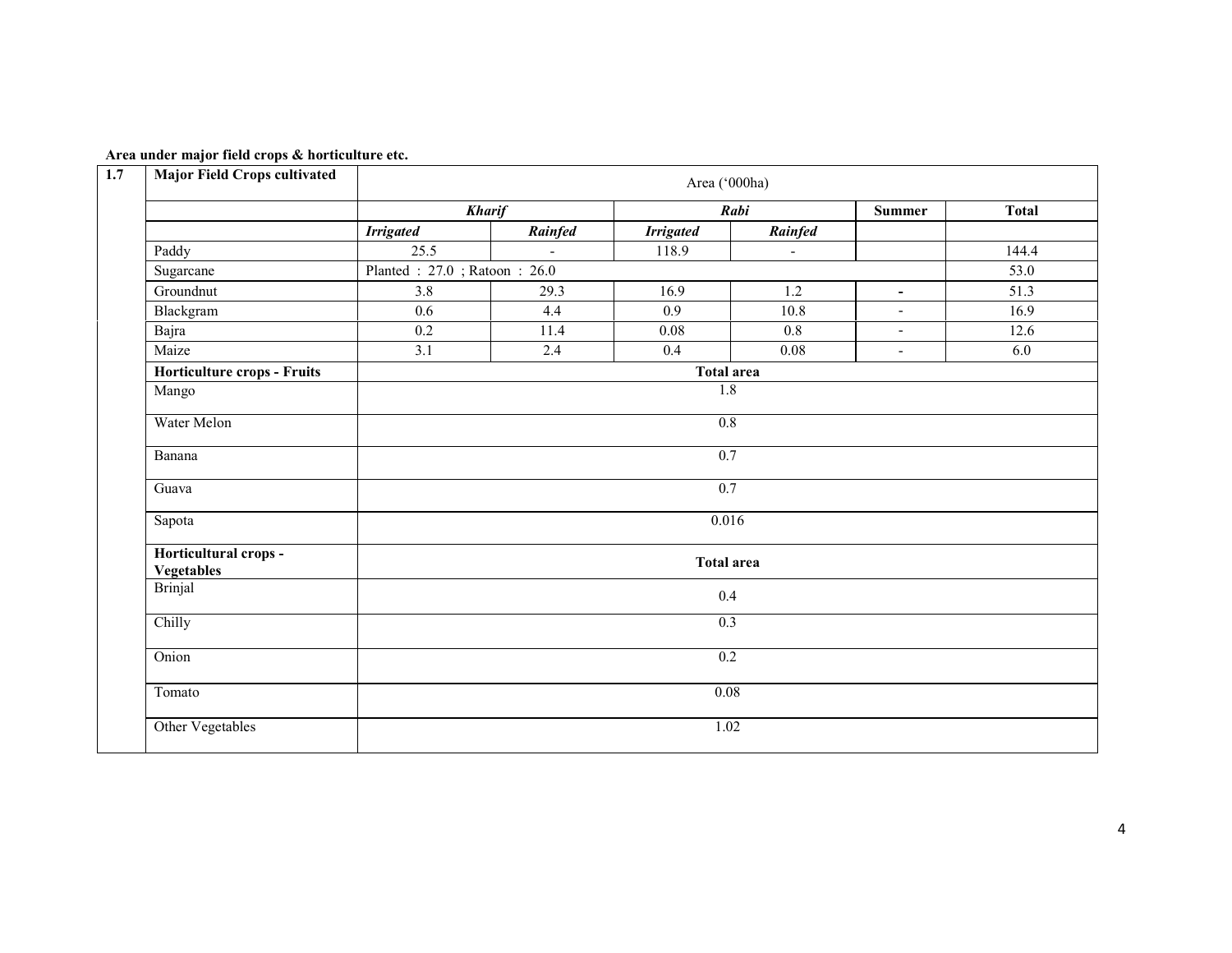| Horticultural crops - Tuber crops | <b>Total area</b>                                   |  |
|-----------------------------------|-----------------------------------------------------|--|
| Tapioca                           | 3.4                                                 |  |
| Turmeric / Ginger                 | 1.3                                                 |  |
| <b>Plantation crops</b>           | <b>Total area</b>                                   |  |
| Casuarina                         | 15.4                                                |  |
| Cashew                            | 5.0                                                 |  |
| Coconut                           | 1.9                                                 |  |
| Bamboo                            | 0.08                                                |  |
| Tamarind                          | 0.02                                                |  |
| <b>Flower crops</b>               | <b>Total area</b>                                   |  |
| Crossandra                        | 0.06                                                |  |
| Mullai                            | 0.03                                                |  |
| Mary Gold                         | 0.03                                                |  |
| Other flowers                     | 0.16                                                |  |
| Total fodder crop area            | $\hspace{0.05cm} -\hspace{0.05cm} -\hspace{0.05cm}$ |  |
| <b>Grazing land</b>               | $\overline{\phantom{a}}$                            |  |
| Sericulture etc                   | $\overline{\phantom{a}}$                            |  |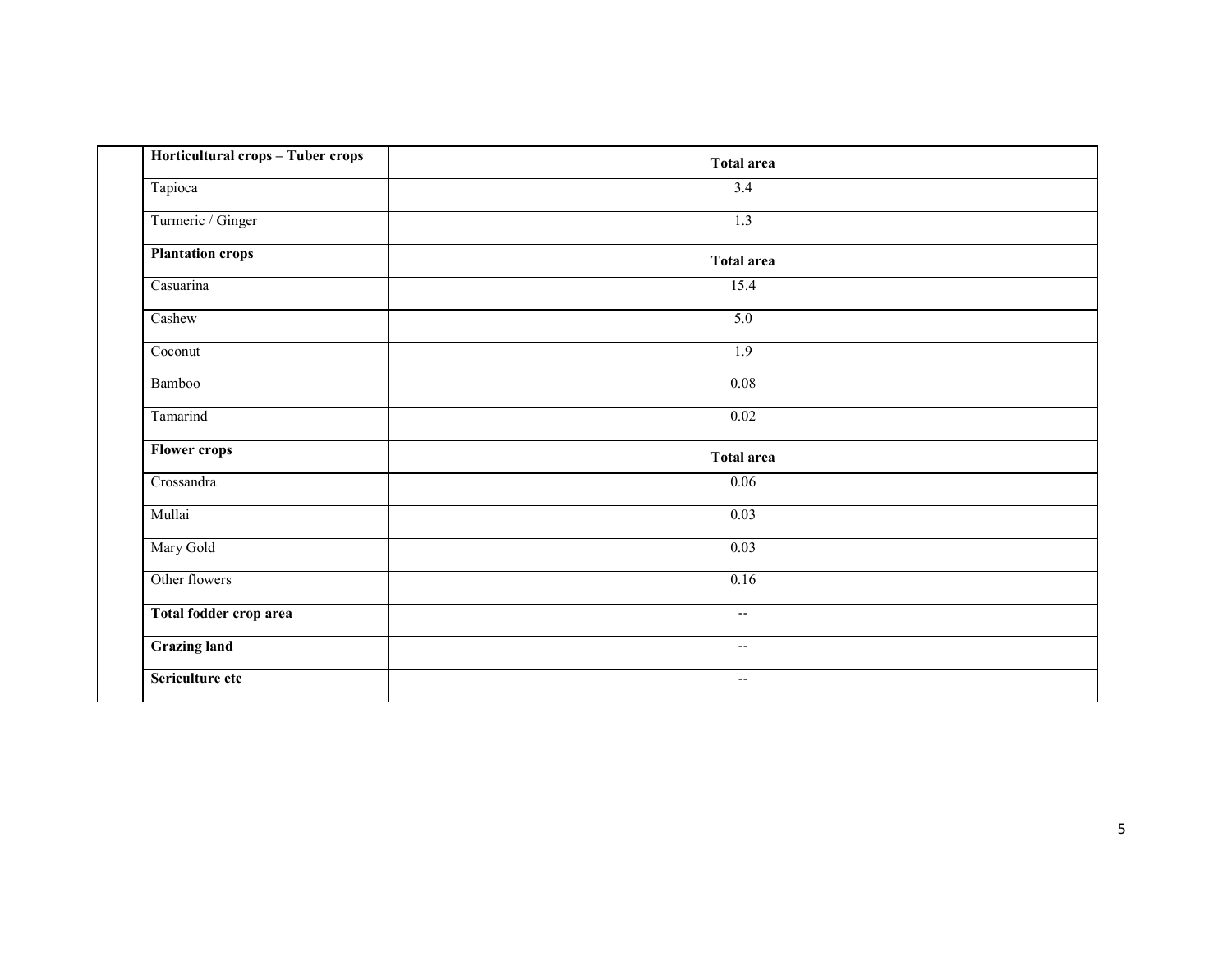| 1.8  | <b>Livestock</b>                                 |                        |            | <b>Male ('000)</b>       | Female ('000)                            |                                                        | Total $(900)$                                  |  |
|------|--------------------------------------------------|------------------------|------------|--------------------------|------------------------------------------|--------------------------------------------------------|------------------------------------------------|--|
|      | Non descriptive Cattle (local low yielding)      |                        |            | 168.7                    | 255.5                                    |                                                        | 424.2                                          |  |
|      | Crossbred cattle                                 |                        |            | 138.0                    | 303.3                                    |                                                        | 441.4                                          |  |
|      | Non descriptive Buffaloes (local low yielding)   |                        |            |                          |                                          |                                                        |                                                |  |
|      | <b>Graded Buffaloes</b>                          |                        |            | 9.3                      | 23.7                                     |                                                        | 33.0                                           |  |
|      | Goat                                             |                        |            |                          |                                          |                                                        | 495.2                                          |  |
|      | Sheep                                            |                        |            |                          |                                          |                                                        | 365.3                                          |  |
|      | Others (Pig, Horse, Dog etc)                     |                        |            |                          |                                          |                                                        | 38.6                                           |  |
|      | Commercial dairy farms (Number)                  |                        |            |                          |                                          |                                                        | 26                                             |  |
| 1.9  | Poultry                                          |                        |            | No. of farms             |                                          | Total No. of birds ('000)                              |                                                |  |
|      | Commercial                                       |                        |            |                          |                                          | 772090                                                 |                                                |  |
|      | Backyard                                         |                        |            |                          |                                          |                                                        |                                                |  |
| 1.10 | Fisheries (Data source: Chief Planning Officer)  |                        |            |                          |                                          |                                                        |                                                |  |
|      | A. Capture                                       |                        |            |                          |                                          |                                                        |                                                |  |
|      | i) Marine (Data Source:<br>Fisheries Department) | No. of fishermen       |            | <b>Boats</b>             | <b>Nets</b>                              |                                                        | <b>Storage facilities</b><br>(Ice plants etc.) |  |
|      |                                                  |                        | Mechanized | Non-mechanized           | Mechanized<br>(Trawl nets,<br>Gill nets) | Non-mechanized<br>(Shore Seines,<br>Stake & trap nets) |                                                |  |
|      | ii) Inland (Data Source:                         | No. Farmer owned ponds |            | <b>No. of Reservoirs</b> |                                          |                                                        | No. of village tanks                           |  |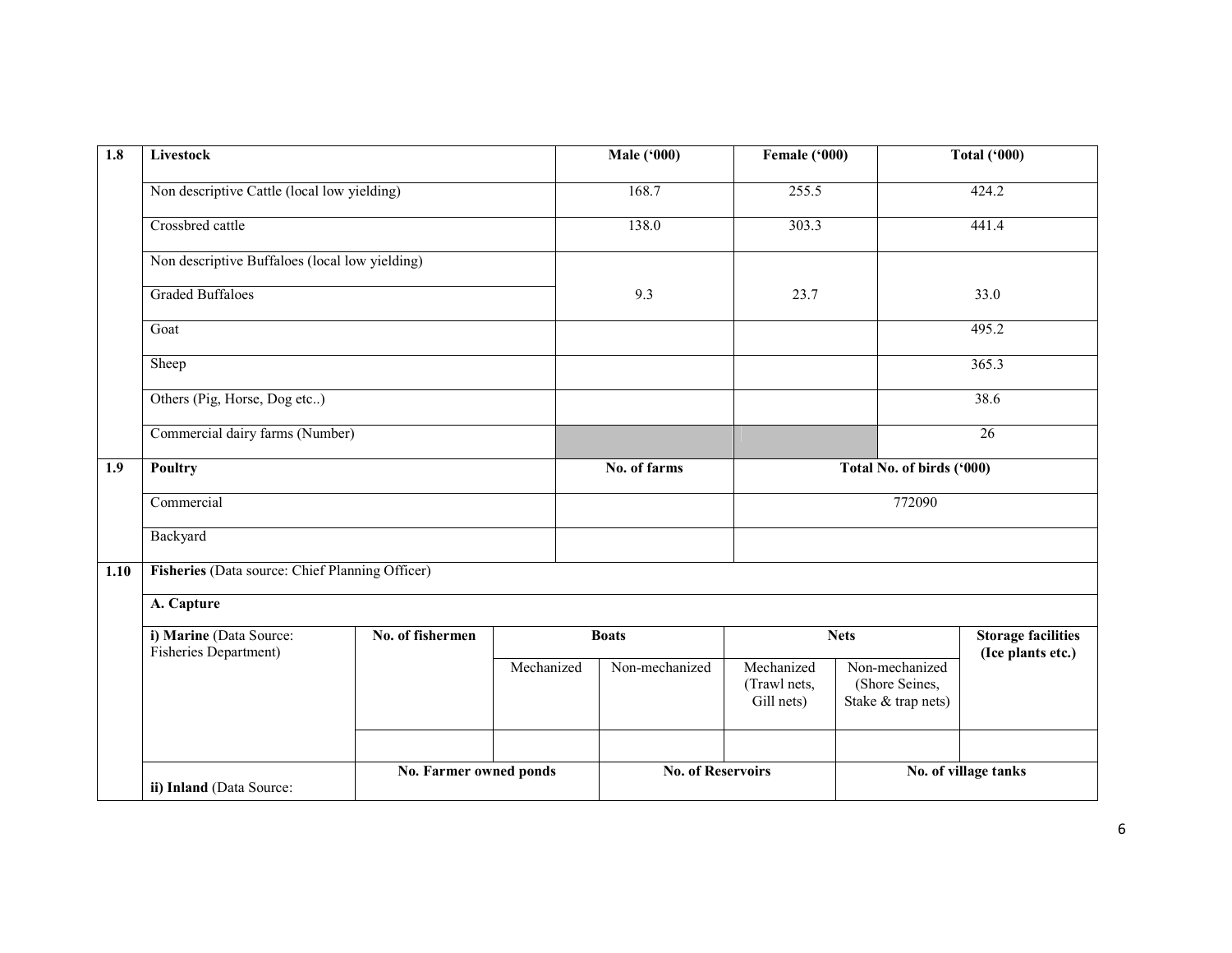| <b>Fisheries Department</b> )                                |                        |              |                               |
|--------------------------------------------------------------|------------------------|--------------|-------------------------------|
| <b>B.</b> Culture                                            |                        |              |                               |
|                                                              | Water Spread Area (ha) | Yield (t/ha) | <b>Production ('000 tons)</b> |
| i) Brackish water (Data Source: MPEDA/ Fisheries Department) |                        |              |                               |
| ii) Fresh water (Data Source: Fisheries Department)          |                        |              |                               |

| 1.11       | <b>Production and</b>                                                           | Kharif                 |                         |                       | Rabi                    |                       | <b>Summer</b>            |                           | <b>Total</b>            |
|------------|---------------------------------------------------------------------------------|------------------------|-------------------------|-----------------------|-------------------------|-----------------------|--------------------------|---------------------------|-------------------------|
|            | Productivity of<br>major crops<br>(Average of last 3<br>years: 2006, 07,<br>08) | Production<br>(tonnes) | Productivity<br>(kg/ha) | Production<br>(000 t) | Productivity<br>(kg/ha) | Production<br>(000 t) | Productivit<br>y (kg/ha) | Producti<br>on<br>(000 t) | Productivity<br>(kg/ha) |
|            | Paddy                                                                           |                        |                         |                       |                         |                       |                          | 4,80,329                  | 3,303                   |
|            | Sugarcane                                                                       |                        |                         |                       |                         |                       |                          | 57,87,27<br>8             | 102                     |
|            | Groundnut                                                                       |                        |                         |                       |                         |                       |                          | 1,32,891                  | 2,449                   |
|            | Blackgram                                                                       |                        |                         |                       |                         |                       |                          | 9,868                     | 521                     |
|            | Bajra                                                                           |                        |                         |                       |                         |                       |                          | 17,242                    | 1,533                   |
| Oth<br>ers | Maize                                                                           |                        |                         |                       |                         |                       |                          | 12,739                    | 3,663                   |

(Total production and productivity is only available)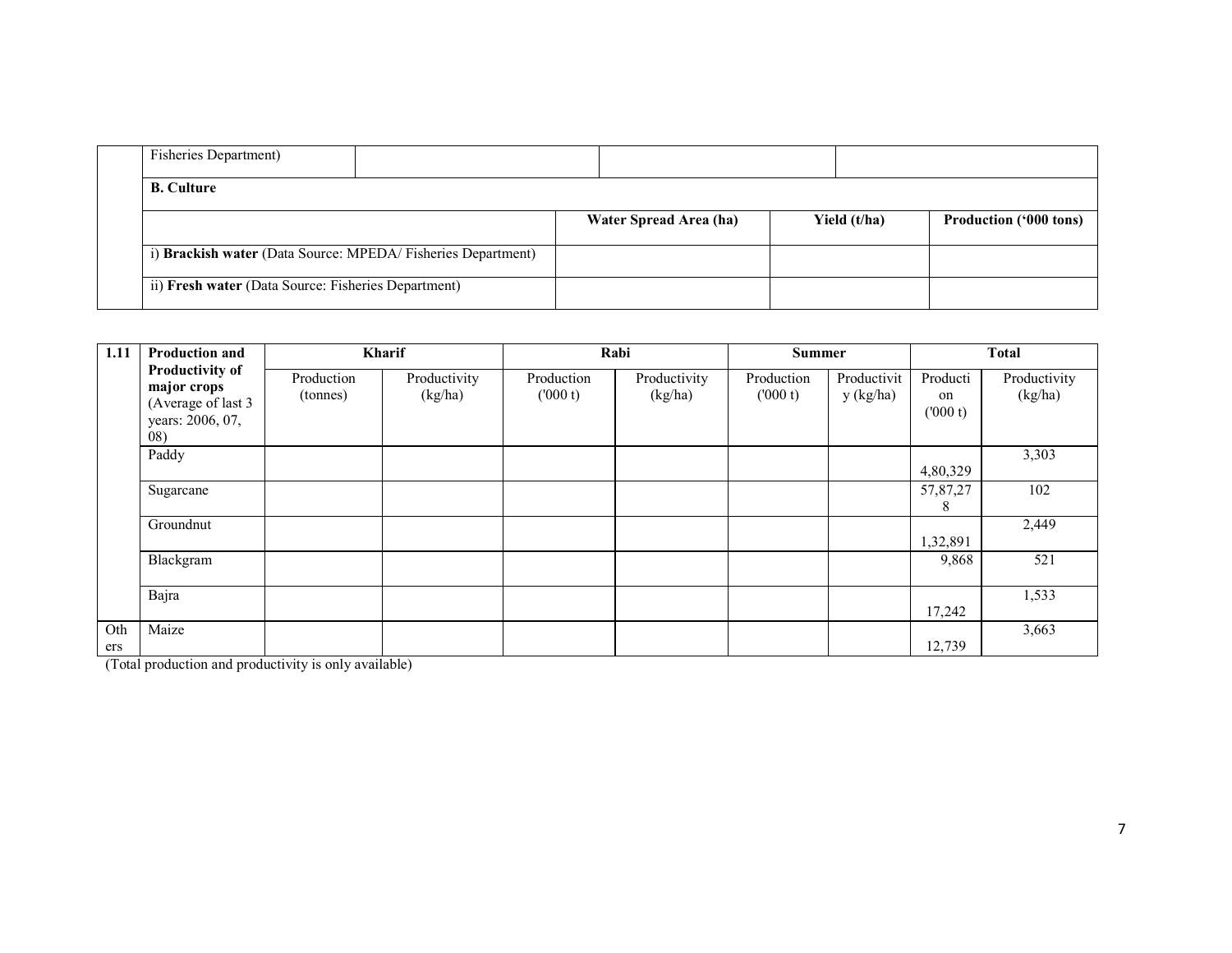| 1.12 | Sowing window for 5 major<br>crops | Paddy                                                                                                                                  | Sugarcane                                                                                                    | Groundnut                                               | Pulses (Blackgram) | Bajra                                         |
|------|------------------------------------|----------------------------------------------------------------------------------------------------------------------------------------|--------------------------------------------------------------------------------------------------------------|---------------------------------------------------------|--------------------|-----------------------------------------------|
|      | Kharif Rainfed                     |                                                                                                                                        |                                                                                                              | 1 <sup>st</sup> week of November.<br>- end of December. | Inter crops        | 1 <sup>st</sup> week of June<br>– end of July |
|      | Kharif Irrigated                   | $1st$ week of April –end of<br>May, $1st$ week of<br>August. - end of<br>September.,<br>& $1st$ week of December.<br>– end of January. | $\overline{\phantom{a}}$                                                                                     |                                                         |                    |                                               |
|      | Rabi-Rainfed                       |                                                                                                                                        |                                                                                                              | $\overline{\phantom{0}}$                                |                    |                                               |
|      | Rabi-Irrigated                     |                                                                                                                                        | December. - January, -<br>Early Season<br>February. - March. -<br>Mid. Season & April -<br>May - Late Season |                                                         |                    | $\overline{\phantom{0}}$                      |

| 1.13 | What is the major contingency<br>the district is prone to? (Tick<br>mark and mention years if<br>known during the last 10 year<br>period) | Regular                  | Occasional               | None                     |
|------|-------------------------------------------------------------------------------------------------------------------------------------------|--------------------------|--------------------------|--------------------------|
|      | Drought                                                                                                                                   |                          | $\overline{\phantom{0}}$ | $\overline{\phantom{a}}$ |
|      | Flood                                                                                                                                     |                          |                          |                          |
|      | Cyclone                                                                                                                                   | $\overline{\phantom{0}}$ | $\overline{\phantom{a}}$ |                          |
|      | Hail storm                                                                                                                                | $\overline{\phantom{0}}$ | $\overline{\phantom{0}}$ |                          |
|      | High intense storms                                                                                                                       | $\overline{\phantom{0}}$ | $\overline{\phantom{0}}$ |                          |
|      | Heat wave                                                                                                                                 | $\blacksquare$           | $\overline{\phantom{0}}$ |                          |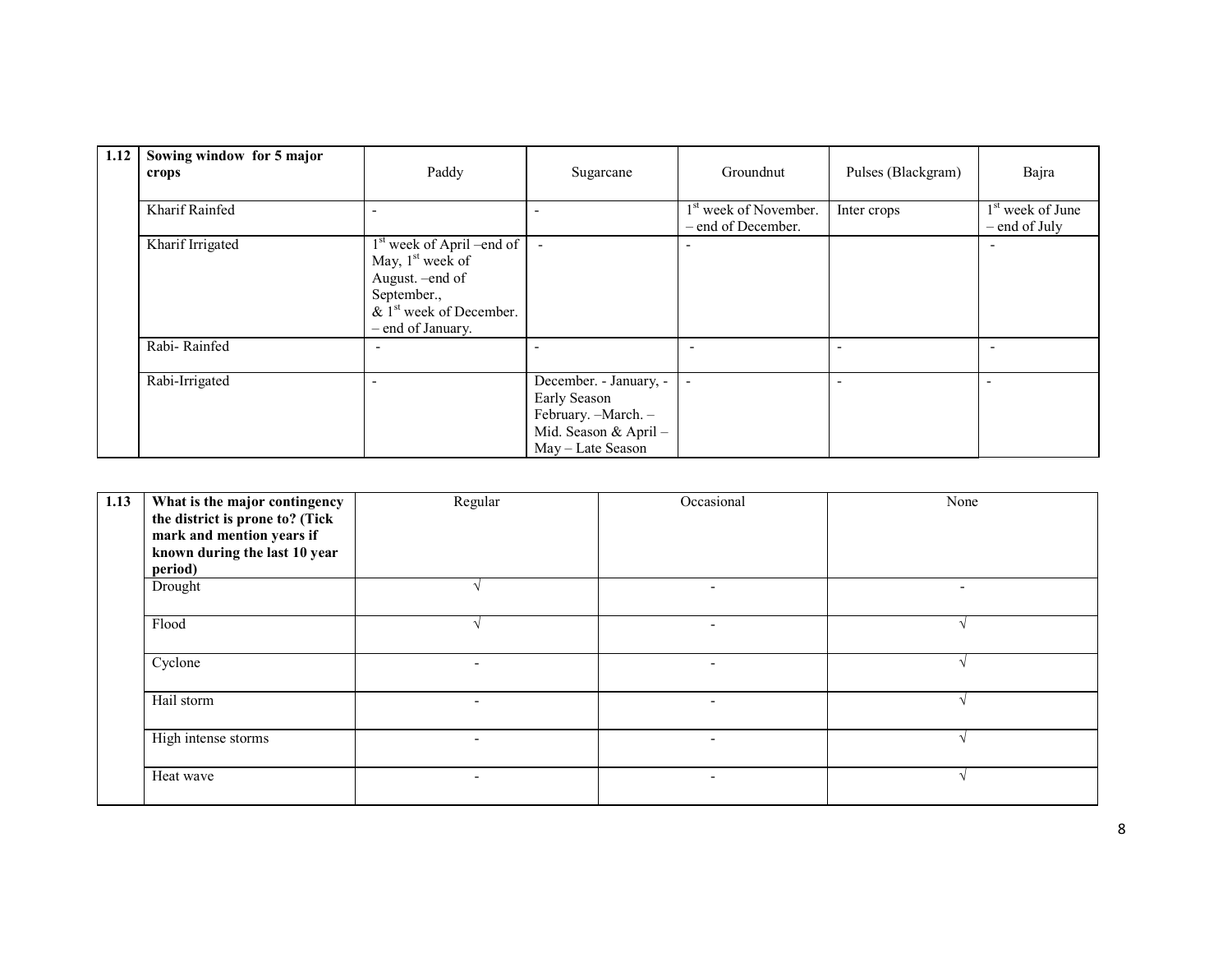| Cold wave           |                          |  |
|---------------------|--------------------------|--|
| High wind           | $\overline{\phantom{a}}$ |  |
| Frost               |                          |  |
| Sea water intrusion |                          |  |
| Pests and diseases  |                          |  |

| 1.14 | Include Digital maps of the district for | Location map of district within State as Annexure I | Enclosed: Yes / No |
|------|------------------------------------------|-----------------------------------------------------|--------------------|
|      |                                          |                                                     |                    |
|      |                                          | Mean annual rainfall as Annexure 2                  | Enclosed: Yes / No |
|      |                                          | Soil map as Annexure 3                              | Enclosed: Yes / No |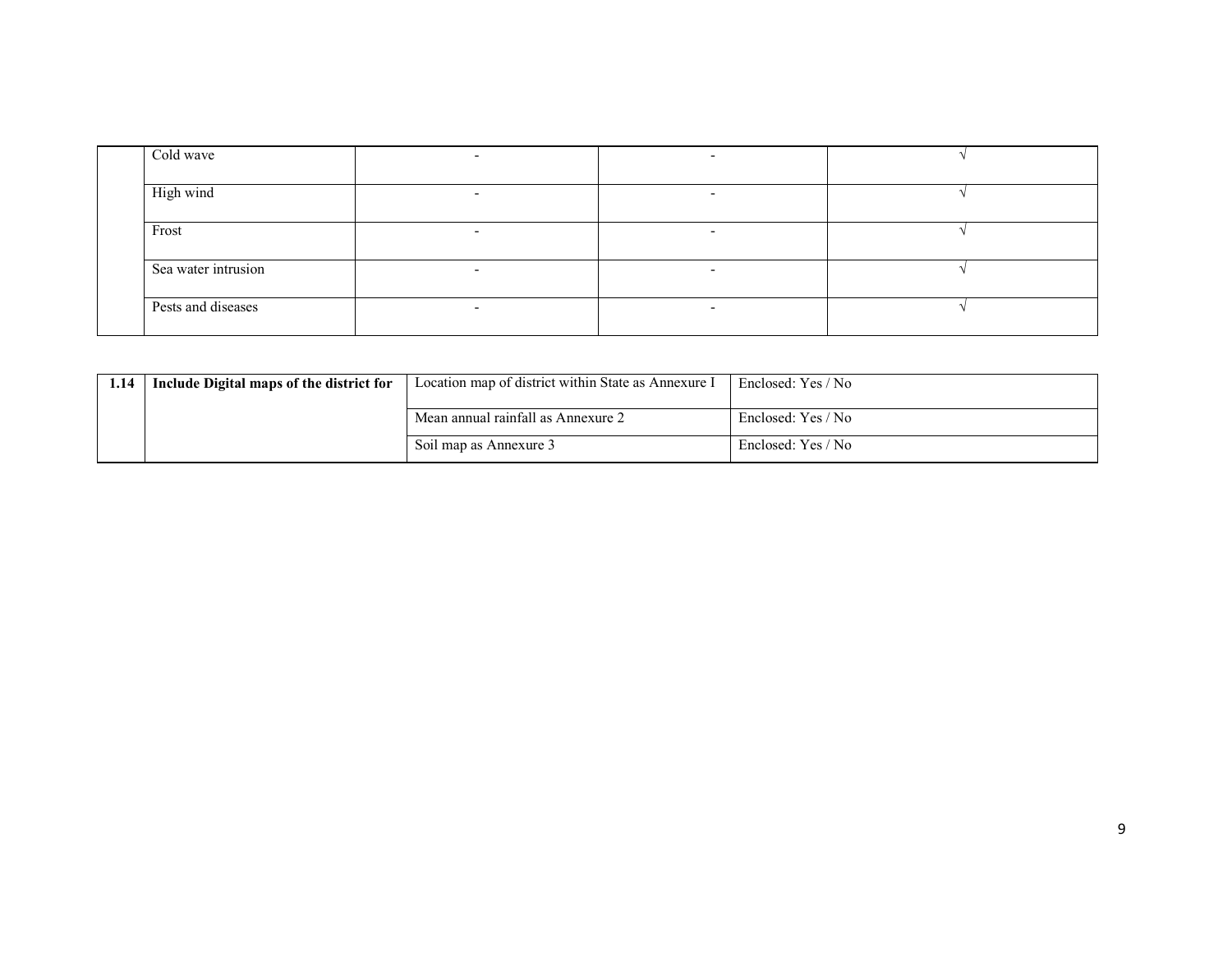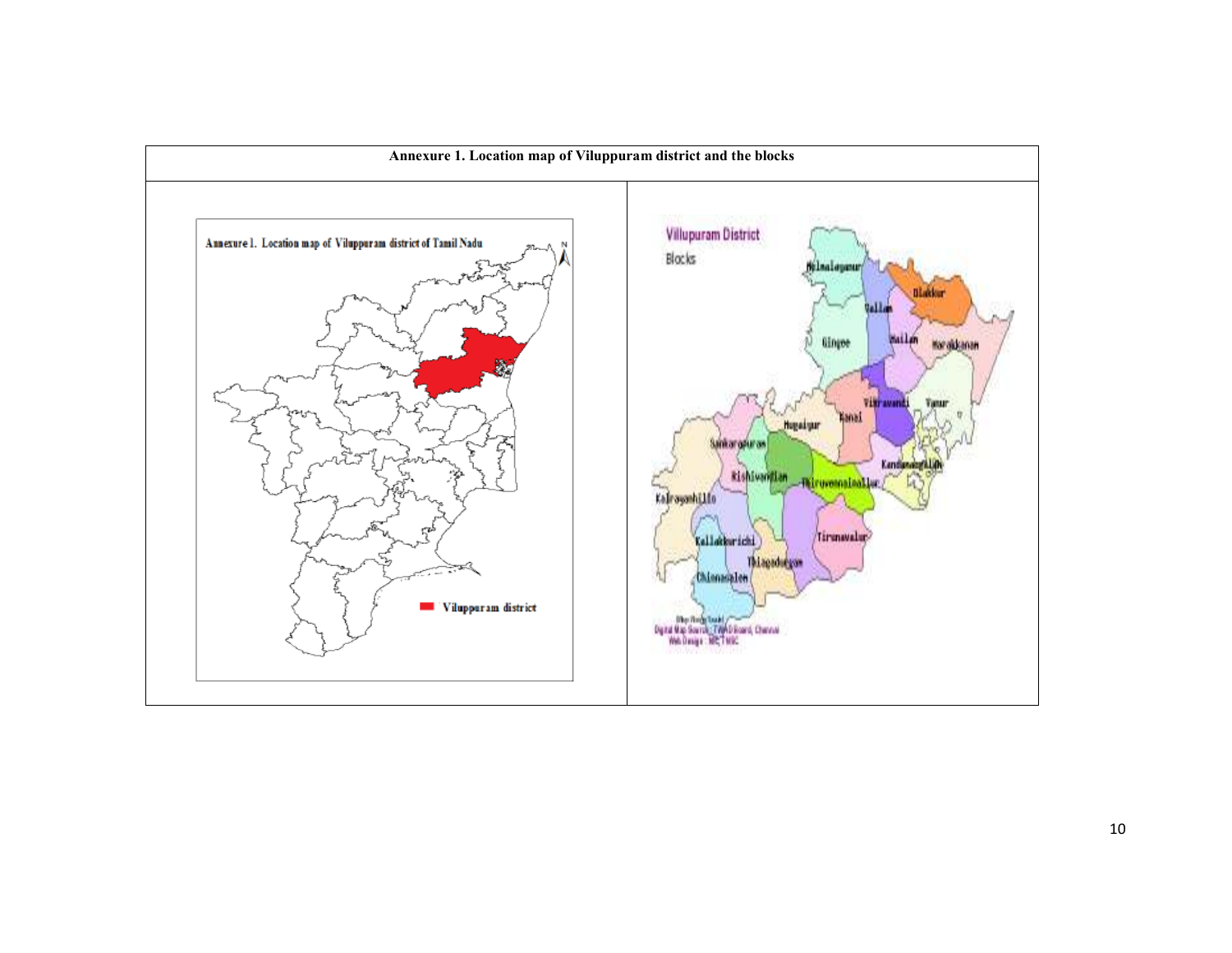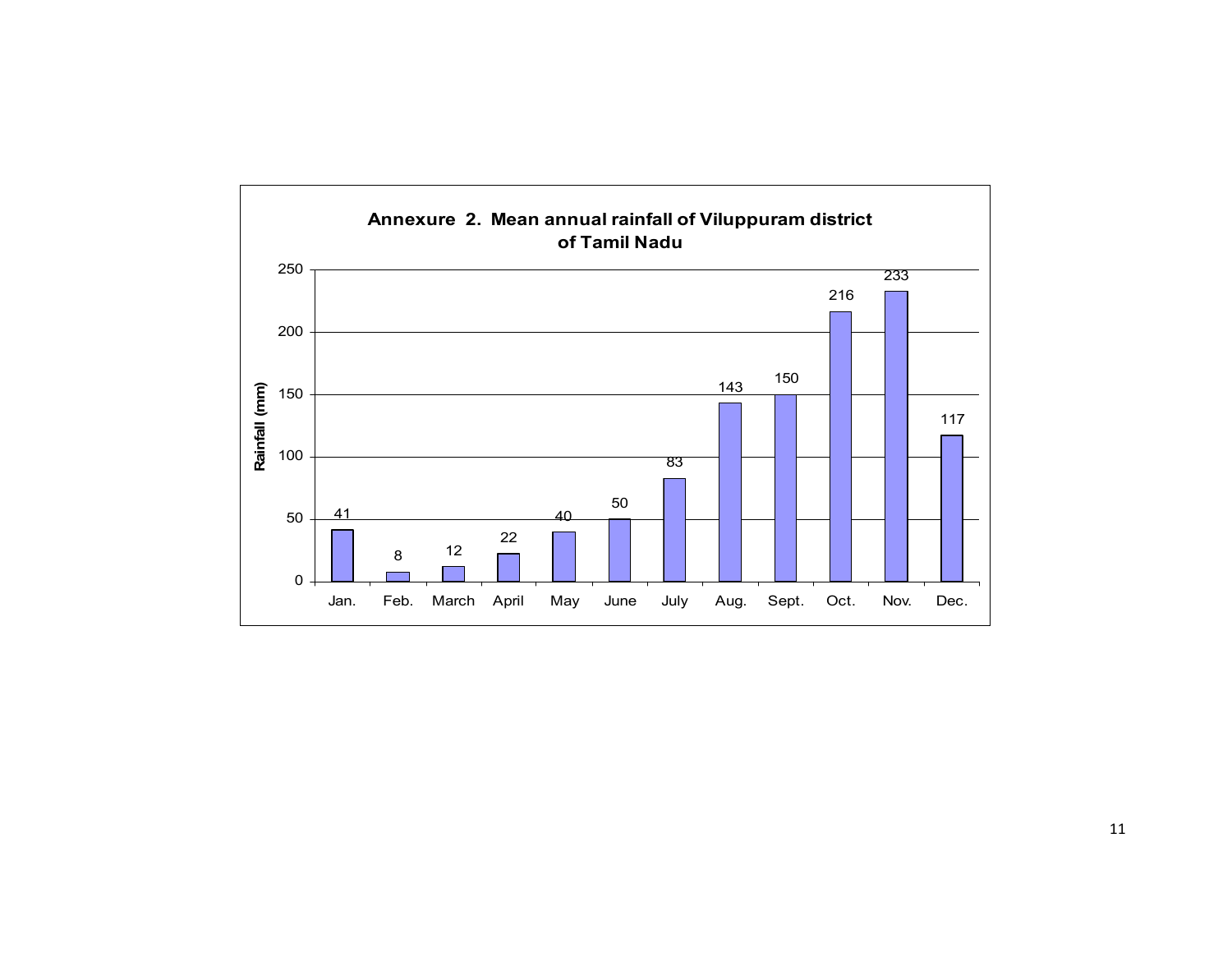Annexure 3. Soil map of Viluppuram district of Tamil Nadu

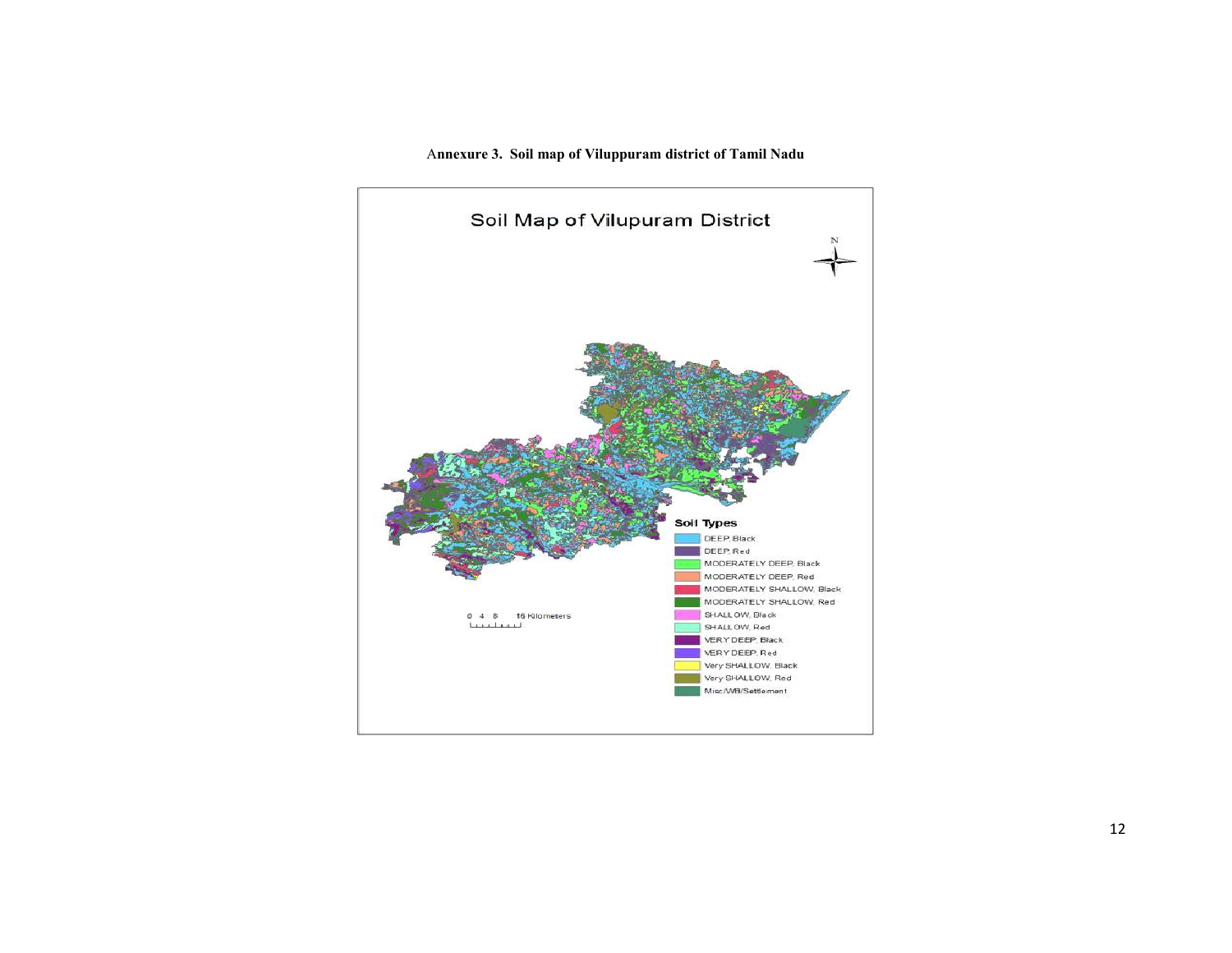## 2.0 Strategies for weather related contingencies

## 2.1 Drought

#### 2.1.1 Rainfed situation

| Condition                                         |                                   |                                                      | <b>Suggested Contingency measures</b> |                                                                                                  |                                                                         |  |
|---------------------------------------------------|-----------------------------------|------------------------------------------------------|---------------------------------------|--------------------------------------------------------------------------------------------------|-------------------------------------------------------------------------|--|
| <b>Early season</b><br>drought (delayed<br>onset) | <b>Major Farming</b><br>situation | <b>Normal Crop/cropping</b><br>system                | Change in<br>crop/cropping system     | <b>Agronomic measures</b>                                                                        | <b>Remarks</b> on<br>Implementation                                     |  |
| Delay by 2 weeks<br>(June $3^{rd}$ week)          | Red<br>Red<br>and<br>loamy soils  | Groundnut – Blackgram and<br>Pearl millet - Gingelly | No Change                             | 1. Normal sowing will be taken<br>up.<br>2. Mechanical sowing with<br>tractor drawn seed drills. | Awareness through mass<br>media like Television.<br>Newspaper and Radio |  |

| <b>Condition</b>                                  |                                   |                                                      |                                                                                                                                                                  | <b>Suggested Contingency measures</b>                                                                                                                                                                                                                                                              |                                                                            |
|---------------------------------------------------|-----------------------------------|------------------------------------------------------|------------------------------------------------------------------------------------------------------------------------------------------------------------------|----------------------------------------------------------------------------------------------------------------------------------------------------------------------------------------------------------------------------------------------------------------------------------------------------|----------------------------------------------------------------------------|
| <b>Early season</b><br>drought (delayed<br>onset) | <b>Major Farming</b><br>situation | Crop/cropping system                                 | Change in crop/cropping<br>system                                                                                                                                | <b>Agronomic measures</b>                                                                                                                                                                                                                                                                          | Remarks on<br>Implementation                                               |
| Delay by 4 weeks<br>(July $1st$ week)             | Red<br>Red<br>and<br>loamy soils  | Groundnut – Blackgram and<br>Pearl millet - Gingelly | 1) Raising Short duration<br>varieties Groundnut - TMV<br>(Gn) 13, VRI $2 & TMV$ 7<br>Blackgram – VBN 4 & VBN<br>5 and Gingelly - TMV 6 $\&$<br>TMV <sub>3</sub> | 1. Spray 0.5 % KCl spray<br>during flowering and pod<br>development stage<br>2. Mechanical sowing<br>with<br>tractor drawn seed drills.<br>3. Intercropping<br>4. Thinning<br>5. Mulching<br>6.Soil<br>and<br>moisture<br>conservation practices for<br>Rabi sowing<br>7. Spray anti-transpirants. | Awareness through<br>mass media like<br>Television, Newspaper<br>and Radio |
| Delay by 6<br>weeks (July 3rs)<br>week)           | Red<br>Red<br>and<br>loamy soils  | Groundnut – Blackgram and<br>Pearl millet - Gingelly | 1) Raising Blackgram - VBN<br>4 & VBN 5 and Gingelly –<br><b>TMV 6 &amp; TMV 3</b>                                                                               | 1. Mechanical sowing with<br>tractor drawn seed drills.<br>2. Intercropping<br>3. Thinning                                                                                                                                                                                                         | Awareness through<br>mass media like<br>Television, Newspaper<br>and Radio |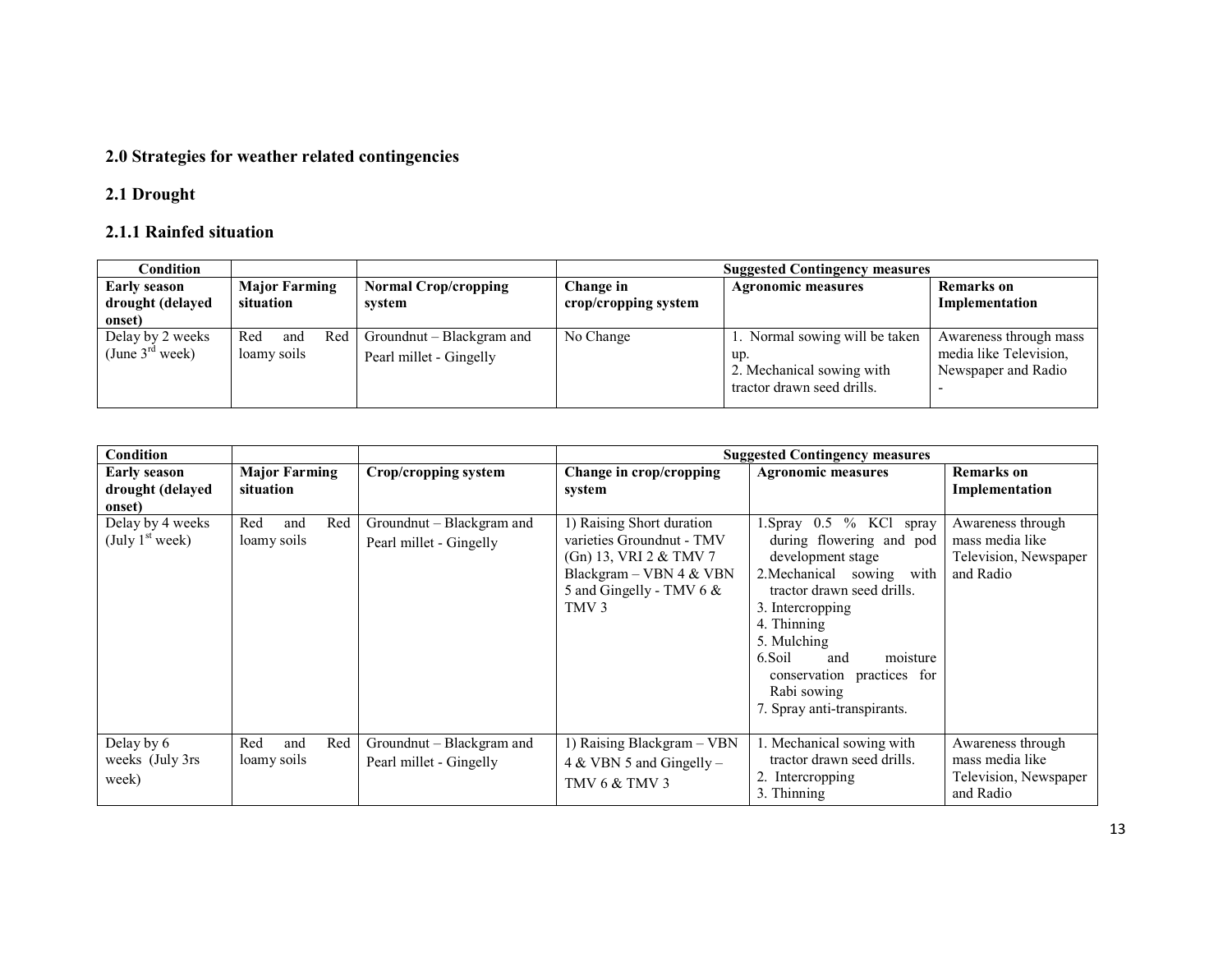| Condition                                         |                                   |                      |                                                        | <b>Suggested Contingency measures</b>                                                                           |                                     |
|---------------------------------------------------|-----------------------------------|----------------------|--------------------------------------------------------|-----------------------------------------------------------------------------------------------------------------|-------------------------------------|
| <b>Early season</b><br>drought (delayed<br>onset) | <b>Major Farming</b><br>situation | Crop/cropping system | Change in crop/cropping<br>system                      | <b>Agronomic measures</b>                                                                                       | <b>Remarks</b> on<br>Implementation |
|                                                   |                                   |                      | 2) Raising Fodder sorghum or<br>other crops or Grasses | 4. Mulching<br>5. Soil and moisture<br>conservation practices for<br>Rabi sowing<br>6. Spray anti-transpirants. |                                     |

| Condition                                            |                                  |                                                      |                                                                                                                                 | <b>Suggested Contingency measures</b>                                            |                                                                            |
|------------------------------------------------------|----------------------------------|------------------------------------------------------|---------------------------------------------------------------------------------------------------------------------------------|----------------------------------------------------------------------------------|----------------------------------------------------------------------------|
| <b>Early season</b>                                  | <b>Major Farming</b>             | Crop/cropping system                                 | Change in crop/cropping                                                                                                         | <b>Agronomic measures</b>                                                        | <b>Remarks</b> on                                                          |
| drought (delayed                                     | situation                        |                                                      | system                                                                                                                          |                                                                                  | Implementation                                                             |
| onset)<br>Delay by 8<br>weeks (August $1st$<br>week) | Red<br>Red<br>and<br>loamy soils | Groundnut – Blackgram and<br>Pearl millet - Gingelly | 1) Raising Green Manure<br>crops like Daincha, Sunhemp<br>and Kolingi<br>2) Raising Fodder sorghum<br>or other crops or Grasses | 1. Mulching<br>2. Soil and moisture<br>conservation practices for<br>Rabi sowing | Awareness through<br>mass media like<br>Television, Newspaper<br>and Radio |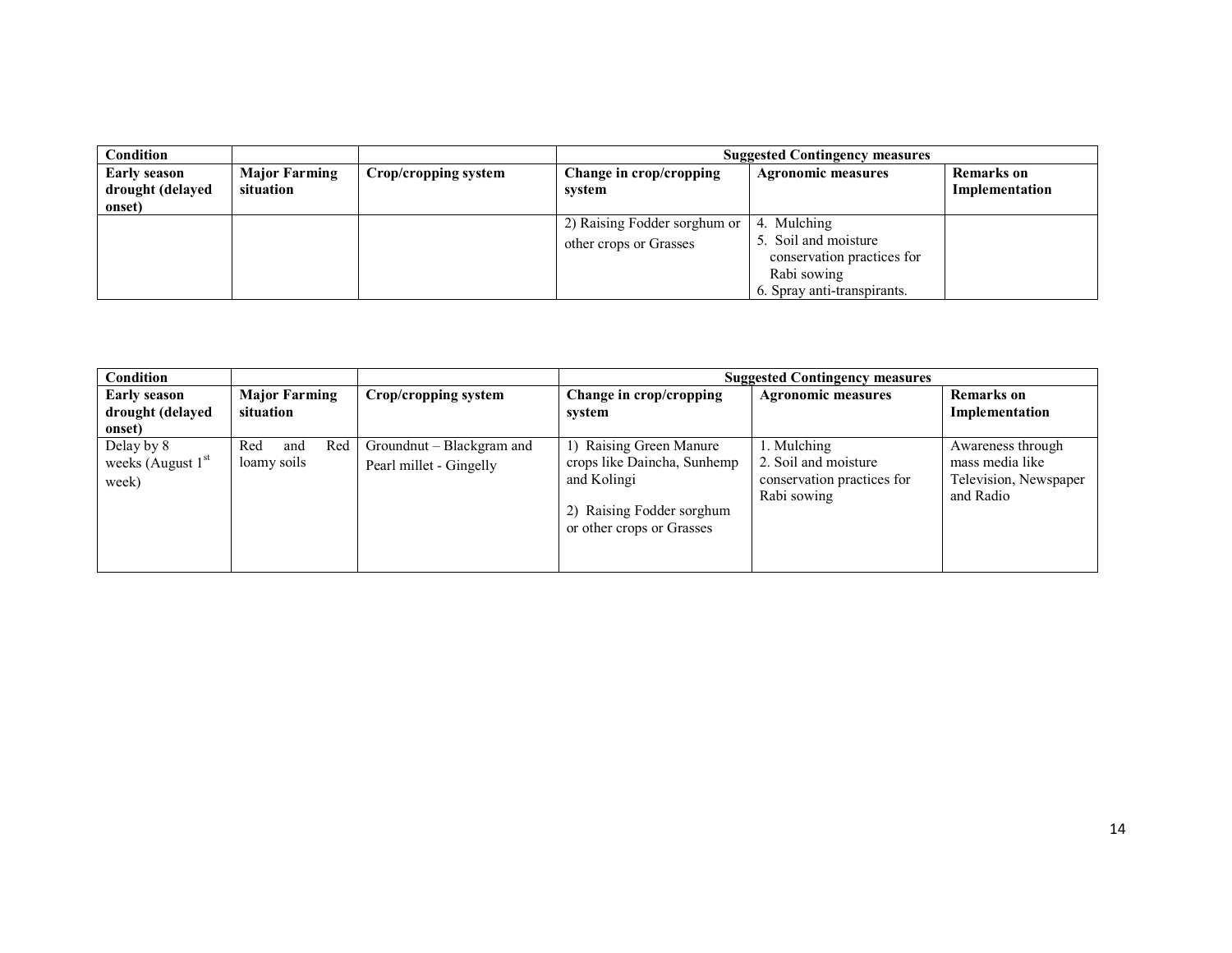#### 2.1.1 Rainfed situation – Rabi Season

| Condition           |                      |                         |                 | <b>Suggested Contingency measures</b> |                                  |
|---------------------|----------------------|-------------------------|-----------------|---------------------------------------|----------------------------------|
| <b>Early season</b> | <b>Major Farming</b> | Crop/cropping system    | Crop management | Soil management                       | <b>Remarks on Implementation</b> |
| drought (Normal     | situation            |                         |                 |                                       |                                  |
| onset, followed by  | Red and Red loamy    | Groundnut – Blackgram   | No change       | Inter cultivation                     | Awareness through mass media     |
| $15-20$ days dry    | soils                | Pearl millet - Gingelly |                 | <b>Conservation Furrow</b>            | like Television, Newspaper and   |
| spell after sowing  |                      |                         |                 | thinning                              | Radio                            |
| leading to poor     |                      |                         |                 |                                       |                                  |
| germination/crop    |                      |                         |                 |                                       |                                  |
| stand etc.)         |                      |                         |                 |                                       |                                  |
|                     |                      |                         |                 |                                       |                                  |
|                     |                      |                         |                 |                                       |                                  |

| <b>Condition</b>                             |                            |                                                  |                 | <b>Suggested Contingency measures</b>                        |                                                                         |
|----------------------------------------------|----------------------------|--------------------------------------------------|-----------------|--------------------------------------------------------------|-------------------------------------------------------------------------|
| Mid season drought                           | <b>Major Farming</b>       | Crop/cropping system                             | Crop management | Soil management                                              | <b>Remarks on Implementation</b>                                        |
| (long dry spell)                             | situation                  |                                                  |                 |                                                              |                                                                         |
| At vegetative stage<br>At reproductive stage | Red and Red loamy<br>soils | Groundnut – Blackgram<br>Pearl millet - Gingelly | No Change       | . Inter cultivation<br>2. Conservation Furrow<br>3. Thinning | Awareness through mass media<br>like Television, Newspaper and<br>Radio |

| Condition |                      |                                 | <b>Suggested Contingency measures</b> |                        |                       |
|-----------|----------------------|---------------------------------|---------------------------------------|------------------------|-----------------------|
| Terminal  | <b>Major Farming</b> | Crop/cropping system            | Crop management                       | Rabi Crop planning     | <b>Remarks</b> on     |
| drought   | situation            |                                 |                                       |                        | Implementation        |
|           | Red and Red loamy    | Groundnut – Blackgram and Pearl | Supplementary Irrigation              | Timely raising of rabi | Awareness through     |
|           | soils                | millet - Gingelly               | through mobile sprinkler or           | crops                  | mass media like       |
|           |                      |                                 | rain gun                              |                        | Television, Newspaper |
|           |                      |                                 |                                       |                        | and Radio             |
|           |                      |                                 |                                       |                        |                       |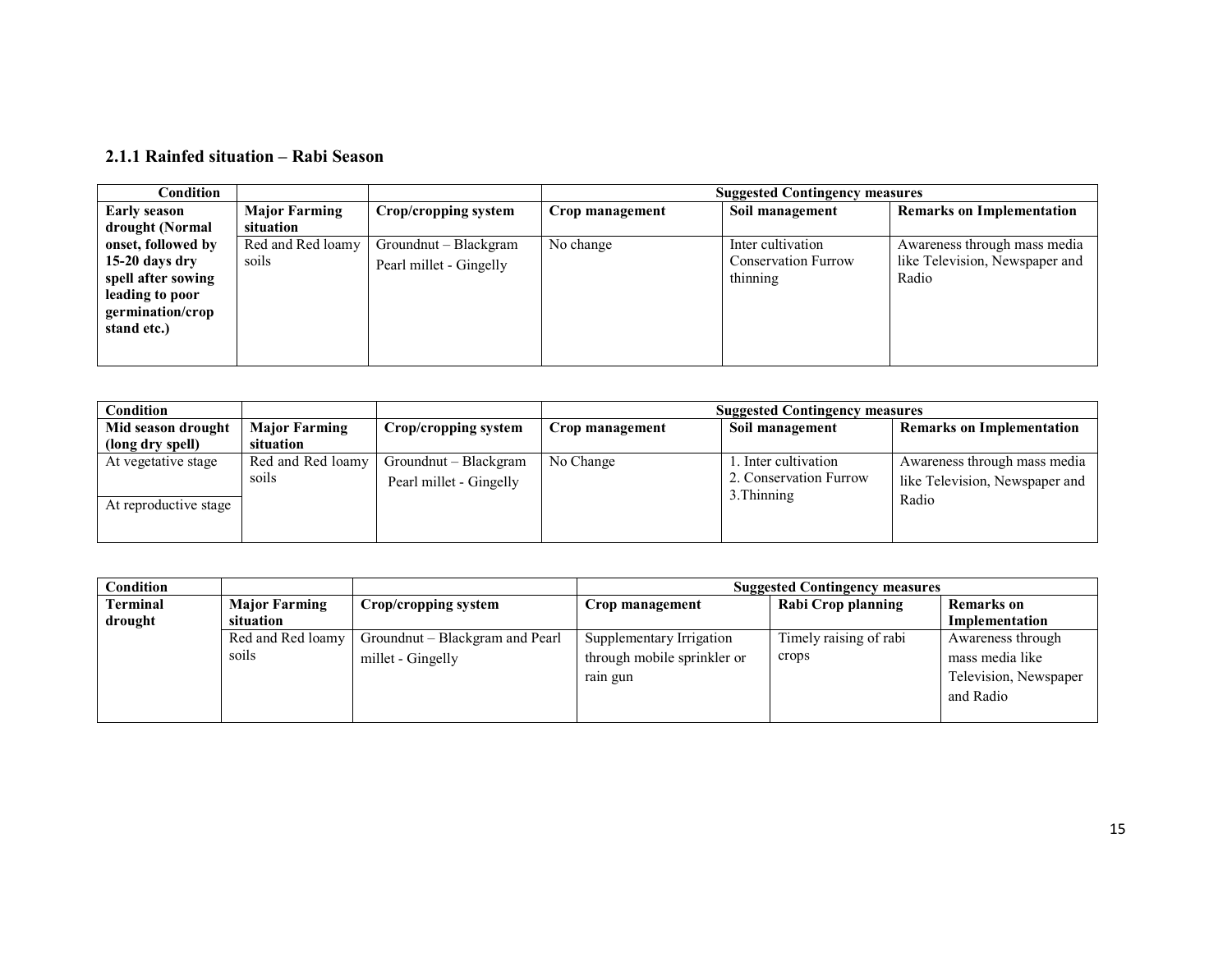| 2.1.2 Irrigated situation |  |
|---------------------------|--|
|---------------------------|--|

| Condition                                                               |                               |                                    | <b>Suggested Contingency measures</b>                                                                                                                                                                                   |                                                                                                                                                                                                                                                                                                                                                                                                                                                                                                                                                                |                                                                            |
|-------------------------------------------------------------------------|-------------------------------|------------------------------------|-------------------------------------------------------------------------------------------------------------------------------------------------------------------------------------------------------------------------|----------------------------------------------------------------------------------------------------------------------------------------------------------------------------------------------------------------------------------------------------------------------------------------------------------------------------------------------------------------------------------------------------------------------------------------------------------------------------------------------------------------------------------------------------------------|----------------------------------------------------------------------------|
|                                                                         | <b>Major Farming</b>          | Crop/cropping                      | Change in crop/cropping                                                                                                                                                                                                 | <b>Agronomic measures</b>                                                                                                                                                                                                                                                                                                                                                                                                                                                                                                                                      | <b>Remarks</b> on                                                          |
|                                                                         | situation                     | system                             | system                                                                                                                                                                                                                  |                                                                                                                                                                                                                                                                                                                                                                                                                                                                                                                                                                | Implementation                                                             |
| Delayed/limited<br>release of water<br>in canals due to<br>low rainfall | Clay and clayey<br>loam soils | Paddy - Paddy<br>Paddy - Sugarcane | 1) Short duration<br>ADT 42 & ADT 39<br>2) Raising Pulses particularly<br>Blackgram - VBN 4 & VBN 5<br>3) Sugarcane – Decline in Area of<br>cultivation and raising pulses<br>particularly Blackgram - VBN<br>4 & VBN 5 | Paddy:<br>1. Raise Rice crop in semi dry<br>condition<br>2. Spray Cycocel @ 1000 ppm<br>3. Foliar spray of Kaolin 3 % or KCl<br>$1\%$ .<br>4. Split application of K ie. 50 % at<br>basal and 25 % each at tillering<br>and panicle initiation stage.<br>Sugarcane:<br>1. Soaks setts in ethereal 200 ppm or<br>lime solution for an hour<br>2. Spray Potash and Urea each at 2.5<br>% during stress period at 15 days<br>interval<br>3. Spray Kaolin<br>General:<br>a) Skip row irrigation<br>b) Microirrigation<br>c) Limited area irrigation<br>d) Mulching | Awareness through<br>mass media like<br>Television, Newspaper<br>and Radio |

| Condition                                                      |                                   |                      | <b>Suggested Contingency measures</b>                     |                                                                                                   |                                                                         |  |
|----------------------------------------------------------------|-----------------------------------|----------------------|-----------------------------------------------------------|---------------------------------------------------------------------------------------------------|-------------------------------------------------------------------------|--|
|                                                                | <b>Major Farming</b><br>situation | Crop/cropping system | Change in crop/cropping<br>system                         | <b>Agronomic measures</b>                                                                         | <b>Remarks on Implementation</b>                                        |  |
| Non release of<br>water in canals<br>under delayed<br>onset of | Clay and clayey<br>loam soils     | Paddy – Paddy        | Raising Pulses<br>particularly<br>Blackgram - VBN 4 & VBN | Spray $2\%$ DAP at the<br>time of flowering and<br>second spray 15 days<br>after first spray $\&$ | Awareness through mass media<br>like Television, Newspaper and<br>Radio |  |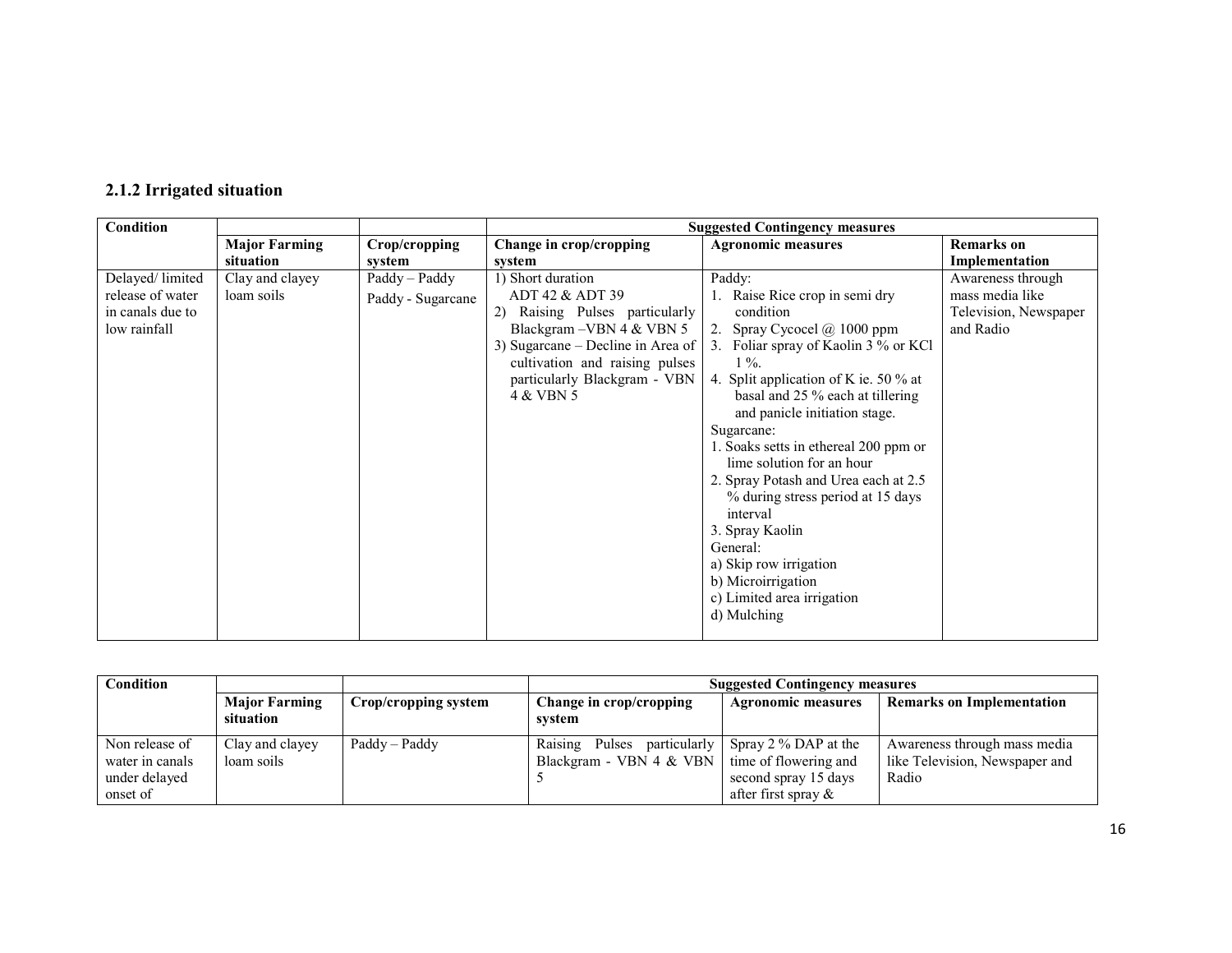| Condition               |                                   |                      | <b>Suggested Contingency measures</b>                                                     |                                  |  |  |
|-------------------------|-----------------------------------|----------------------|-------------------------------------------------------------------------------------------|----------------------------------|--|--|
|                         | <b>Major Farming</b><br>situation | Crop/cropping system | Change in crop/cropping<br><b>Agronomic measures</b><br>system                            | <b>Remarks on Implementation</b> |  |  |
| monsoon in<br>catchment |                                   | Paddy - Sugarcane    | 2. Spray NAA 40 PPM<br>twice (First appearance)<br>of flowering and after a<br>fortnight) |                                  |  |  |

| Condition                                                                            |                               |                                    | <b>Suggested Contingency measures</b>                              |                             |                                                                                     |  |
|--------------------------------------------------------------------------------------|-------------------------------|------------------------------------|--------------------------------------------------------------------|-----------------------------|-------------------------------------------------------------------------------------|--|
|                                                                                      | <b>Major Farming</b>          | Crop/cropping system               | Change in crop/cropping                                            | <b>Agronomic measures</b>   | <b>Remarks on Implementation</b>                                                    |  |
|                                                                                      | situation                     |                                    | svstem                                                             |                             |                                                                                     |  |
| Lack of inflows<br>into tanks due to<br>insufficient<br>/delayed onset of<br>monsoon | Clay and clayey<br>loam soils | Paddy - Paddy<br>Paddy - Sugarcane | Raising Green Manure crops<br>like Daincha, Sunhemp and<br>Kolingi | In situ residue<br>mulching | In tie up with the Dept. of<br>Agriculture and Dept. of<br>Agricultural Engineering |  |

| Condition                                                      |                                   |                                      | <b>Suggested Contingency measures</b>                              |                             |                                                                                     |  |
|----------------------------------------------------------------|-----------------------------------|--------------------------------------|--------------------------------------------------------------------|-----------------------------|-------------------------------------------------------------------------------------|--|
|                                                                | <b>Major Farming</b><br>situation | Crop/cropping system                 | Change in crop/cropping<br>svstem                                  | <b>Agronomic measures</b>   | <b>Remarks on Implementation</b>                                                    |  |
| Insufficient<br>groundwater<br>recharge due to<br>low rainfall | Clayey loam soils                 | $Paddy - Paddy$<br>Paddy - Sugarcane | Raising Green Manure crops<br>like Daincha, Sunhemp and<br>Kolingi | In situ residue<br>mulching | In tie up with the Dept. of<br>Agriculture and Dept. of<br>Agricultural Engineering |  |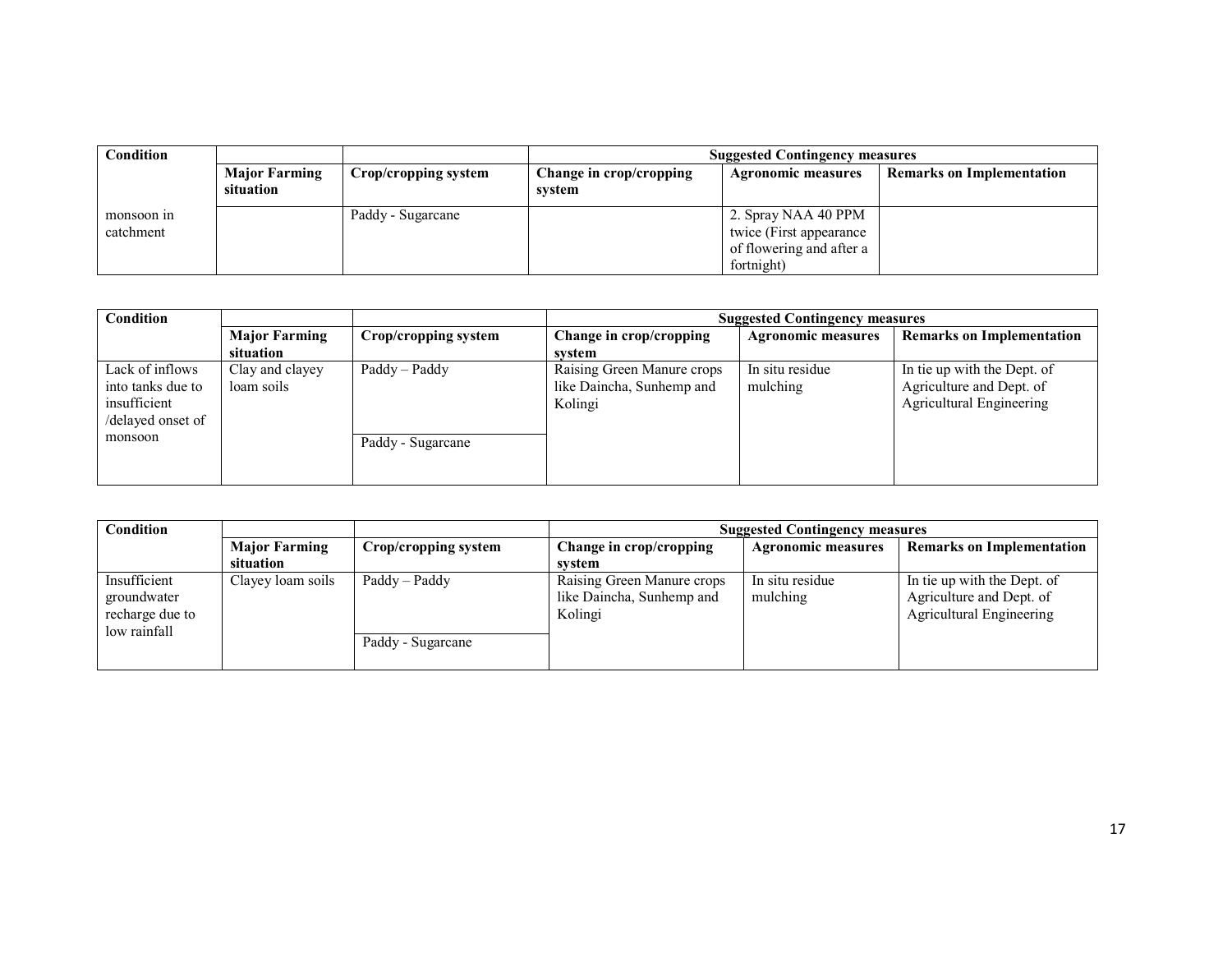2.2 Unusual rains (untimely, unseasonal etc) (for both rainfed and irrigated situations)

| <b>Condition</b>                                                     | <b>Suggested contingency measure</b> |                        |                                                                                        |                                    |  |
|----------------------------------------------------------------------|--------------------------------------|------------------------|----------------------------------------------------------------------------------------|------------------------------------|--|
| Continuous high rainfall in a short<br>span leading to water logging | Vegetative stage                     | <b>Flowering stage</b> | Crop maturity stage                                                                    | Post harvest                       |  |
| Paddy                                                                | Proper Drainage                      | Proper Drainage        | Proper Drainage                                                                        | i) Mechanical dryer can<br>be used |  |
| Sugarcane                                                            | -do-                                 | $-do-$                 | -do-                                                                                   |                                    |  |
| Groundnut                                                            | -do-                                 | $-do-$                 | 1. Proper Drainage and<br>2. Spray with 5 % Prosopis pod<br>extract to induce dormancy | $\overline{\phantom{0}}$           |  |
| Blackgram                                                            | -do-                                 | $-do-$                 | -do-                                                                                   |                                    |  |
| Cumbu                                                                | -do-                                 | -do-                   | -do-                                                                                   |                                    |  |

| Heavy rainfall with high speed winds in<br>a short span   |                                       |                                                                                                                                                                                                                                           |                                                     |                |
|-----------------------------------------------------------|---------------------------------------|-------------------------------------------------------------------------------------------------------------------------------------------------------------------------------------------------------------------------------------------|-----------------------------------------------------|----------------|
| Outbreak of pests and diseases due to<br>unseasonal rains |                                       |                                                                                                                                                                                                                                           |                                                     |                |
| Paddy                                                     | -                                     | <b>Blast and Bacterial Leaf Blight</b><br>Control measures:<br>(Blast: Edifenphos $1500$ ml ha <sup>-1</sup> )<br>Bacterial Leaf Blight: Streptomycin sulphate + Tetracycline (300g) +<br>Copper oxychloride – 1.25 kg ha <sup>-1</sup> ) | Does Not Arise -                                    |                |
| Sugarcane                                                 | $\overline{\phantom{0}}$              |                                                                                                                                                                                                                                           |                                                     |                |
| Groundnut                                                 | $\overline{\phantom{0}}$              | ۰                                                                                                                                                                                                                                         |                                                     |                |
| Blackgram                                                 | $\blacksquare$                        |                                                                                                                                                                                                                                           | Root rot: Carbendazim<br>drenching $(a)$ 1 g litre. | Does Not Arise |
| Cumbu                                                     | -                                     | -                                                                                                                                                                                                                                         |                                                     |                |
| Horticulture                                              |                                       |                                                                                                                                                                                                                                           |                                                     |                |
| Tapioka and other vegetables                              | <b>Aphids and Yellow Mosaic Virus</b> |                                                                                                                                                                                                                                           |                                                     | Does Not Arise |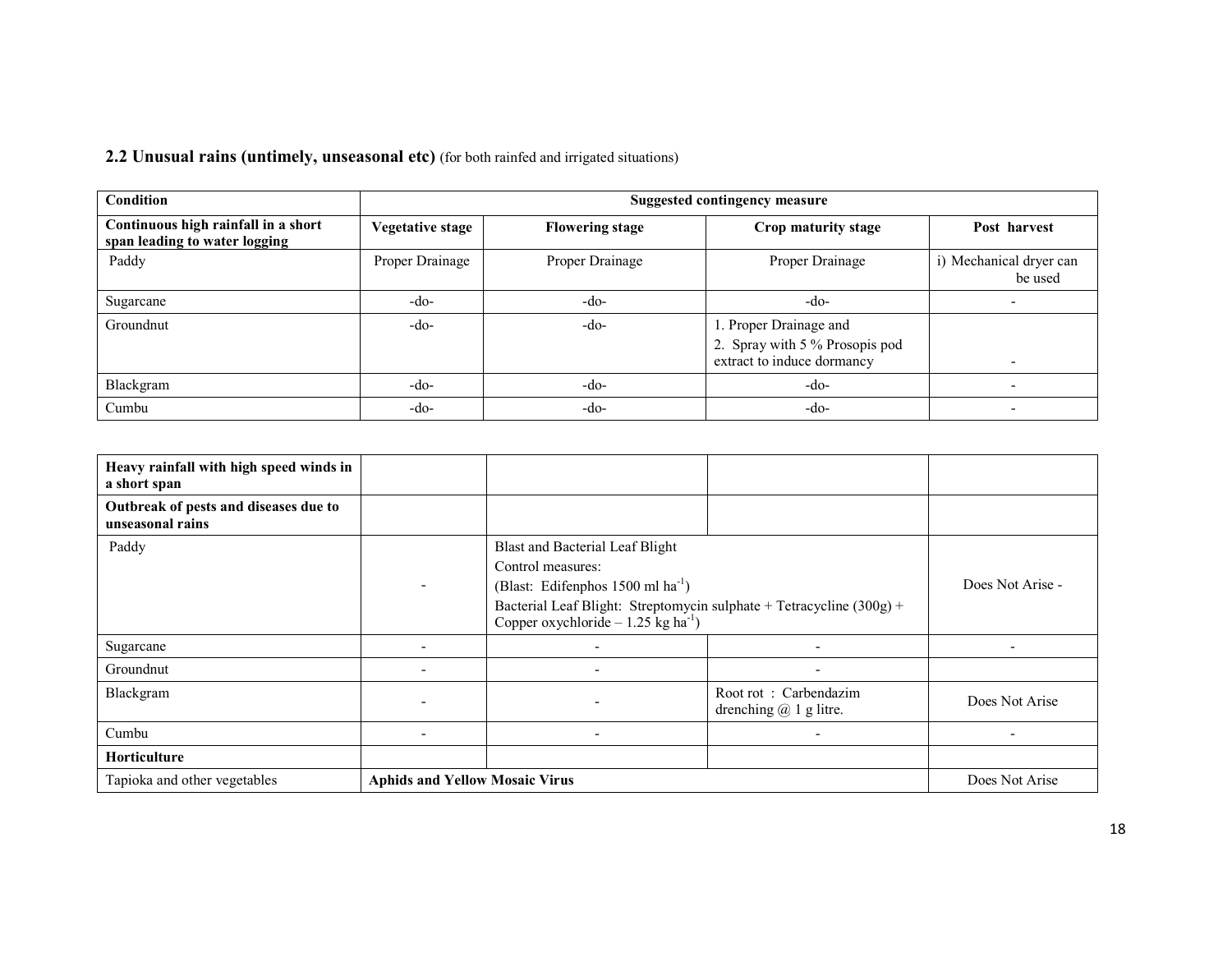|          | <b>Control measures:</b><br>Spray with Neem oil (a) 2ml litre <sup>-1</sup> or Methyl Dematon 25 EC (a) 2ml litre <sup>-1</sup> or Dimethoate (a)<br>$2ml$ litre <sup>-1</sup> |                |
|----------|--------------------------------------------------------------------------------------------------------------------------------------------------------------------------------|----------------|
| Banana - | Wilt (Macro phomina)<br><b>Preventive measures:</b>                                                                                                                            |                |
|          | Apply 40gms Carbofuran either on Corm or on Pit.                                                                                                                               |                |
|          | <b>Control measures:</b>                                                                                                                                                       |                |
|          | l. Sucker Treatments                                                                                                                                                           | Does Not Arise |
|          | Dip the corm with Carbendazim $(0.1\%)$ for 5 minutes or treat the corm in clay slurry                                                                                         |                |
|          | treatment                                                                                                                                                                      |                |
|          | (or) Dip the corm with Emissan $(0.1\%)$ for 5 minutes                                                                                                                         |                |
|          | 2. Pseudostem Treatments                                                                                                                                                       |                |
|          | Inject the Carbendazim $(0.1\%)$ to Pseudostem at 45 angle to a depth of 10 Cm                                                                                                 |                |
| Chilli   | <b>Preventive measures:</b><br>$\overline{\phantom{0}}$                                                                                                                        |                |
|          | Two times spraying with Mancozeb $(0.2 \%)$ , ie one during flowering<br>stage and second at 15 days interval after flowering                                                  | Does Not Arise |
|          |                                                                                                                                                                                |                |

## 2.3 Floods

| <b>Condition</b>                            | Suggested contingency measure |                                 |                              |                                                                                                              |  |  |
|---------------------------------------------|-------------------------------|---------------------------------|------------------------------|--------------------------------------------------------------------------------------------------------------|--|--|
| Transient water logging/ partial inundation | Seedling / nursery stage      | Vegetative stage                | <b>Reproductive stage</b>    | At harvest                                                                                                   |  |  |
| 1. Paddy                                    | Provision of proper Drainage  | Provision of proper<br>Drainage | Provision of proper Drainage | 1) Mechanical dryer<br>can be used                                                                           |  |  |
| 2. Sugarcane                                | -do-                          | $-do-$                          | $-do-$                       | $-do-$                                                                                                       |  |  |
| 3. Groundnut                                | -do-                          | $-do-$                          | $-do-$                       | 1) Mechanical dryer<br>can be used (or)<br>2) Spray with $5\%$<br>Prosopis pod extract to<br>induce dormancy |  |  |
| 4. Blackgram                                | -do-                          | $-do-$                          | $-do-$                       | $-do-$                                                                                                       |  |  |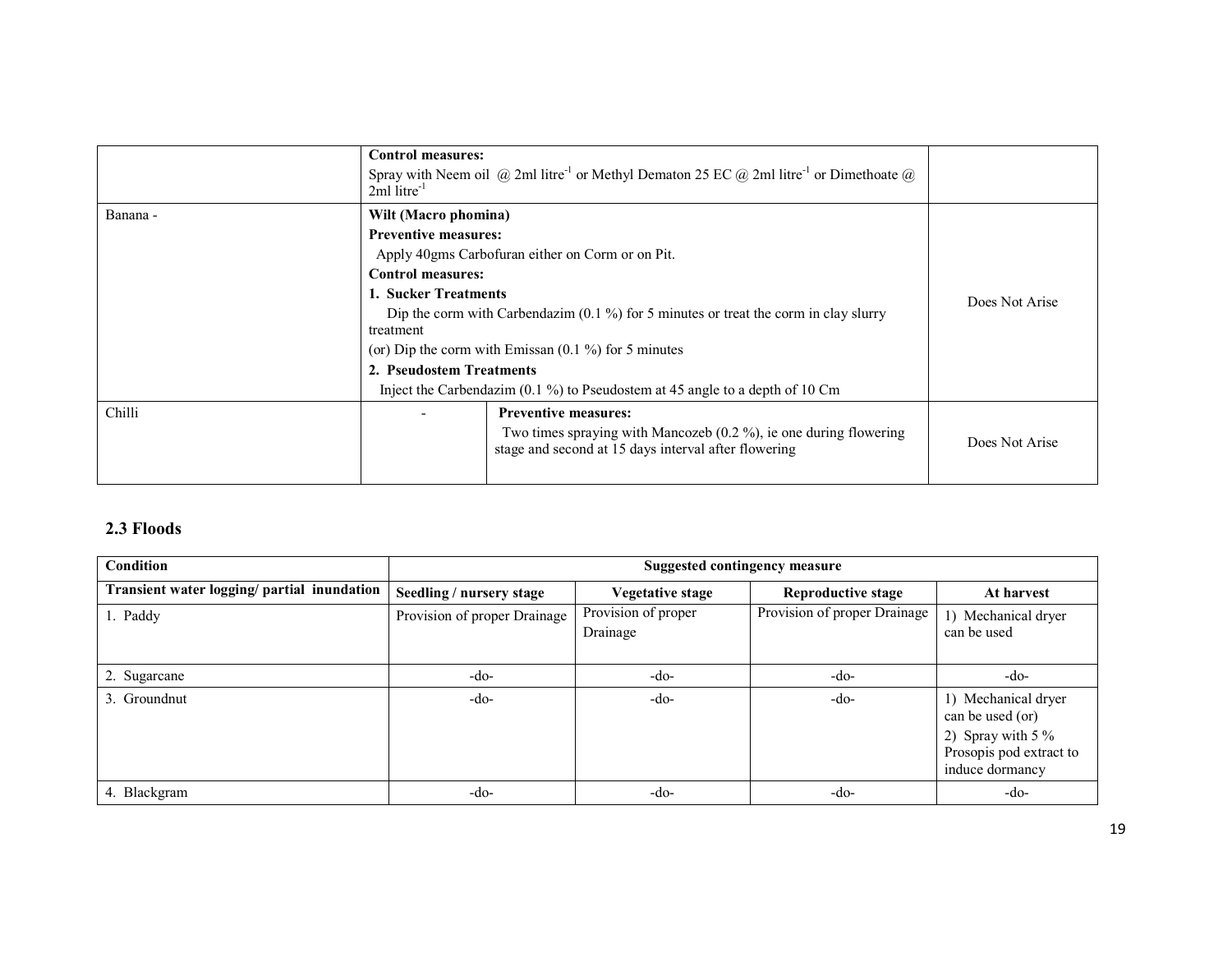| `umbu                         | -do- | -do- | -do- | -do- |
|-------------------------------|------|------|------|------|
| <b>Continuous submergence</b> |      |      |      |      |
| for more than 2 days          |      |      |      |      |
| Sea water inundation          |      |      |      |      |

## 2.4 Extreme events: Heat wave / Cold wave/Frost/ Hailstorm /Cyclone

#### 2.5 Contingent strategies for Livestock, Poultry & Fisheries: Not Applicable

#### 2.5.1 Livestock

|                                 |                                                                                                                                                                                                                                                                                                                                                                                                                                                                | <b>Suggested contingency measures</b>                                                                                                                                                                                                                                                                                                                                                                                                                                                     |                                                                                                                                                                        |
|---------------------------------|----------------------------------------------------------------------------------------------------------------------------------------------------------------------------------------------------------------------------------------------------------------------------------------------------------------------------------------------------------------------------------------------------------------------------------------------------------------|-------------------------------------------------------------------------------------------------------------------------------------------------------------------------------------------------------------------------------------------------------------------------------------------------------------------------------------------------------------------------------------------------------------------------------------------------------------------------------------------|------------------------------------------------------------------------------------------------------------------------------------------------------------------------|
|                                 | <b>Before the event</b>                                                                                                                                                                                                                                                                                                                                                                                                                                        | During the event                                                                                                                                                                                                                                                                                                                                                                                                                                                                          | After the event                                                                                                                                                        |
| <b>Drought</b>                  |                                                                                                                                                                                                                                                                                                                                                                                                                                                                |                                                                                                                                                                                                                                                                                                                                                                                                                                                                                           |                                                                                                                                                                        |
| Feed and fodder<br>availability | 1. Dry fodder production, hay making and<br>creation of fodder banks at village levels<br>based on the livestock population<br>2. Ensiling and enrichment of fodder<br>grasses and sugarcane tops<br>3. Creation of fodder models<br>for draught with Guinea grass, stylo,<br>desmanthus, kolukkattai grass etc.<br>4. Conservation of green and<br>dry fodder through chaffing<br>5. Creation of tree fodder models with<br>Subabul, Glyricidia, Agathi, etc. | 1. Chaffing of green and dry fodder<br>to conserve fodder.<br>2. Use of unconventional and locally<br>available cheap feed ingredients for<br>feeding livestock.<br>3. Enrichment of dry fodder with urea<br>Salt and molasses.<br>4. Continuous supplementation of<br>Minerals to prevent infertility.<br>5. Use of foggers and sprinklers<br>on the sheds, sprinkling of water<br>on the body to reduce the heat load.<br>6. Advising the farmers to feed<br>Concentrates during cooler | Mineral supplementation for<br>heifers and cows.<br>2. Use of salt licks for goats calves<br>etc.<br>3.<br>libidum<br>Feeding ad<br>green<br>fodder including legumes. |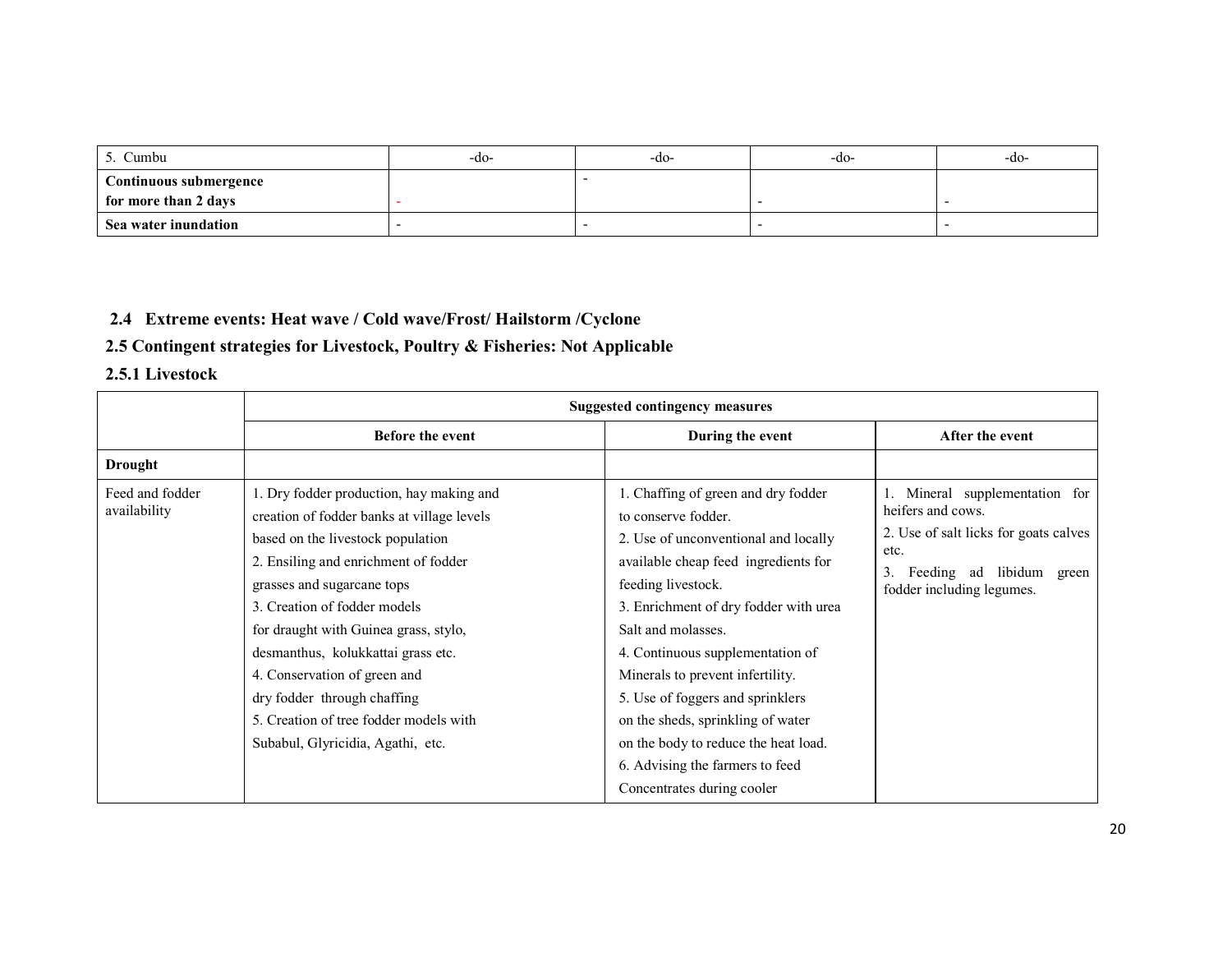|                          |                |                             |                                           | parts of the day.                  |                                |
|--------------------------|----------------|-----------------------------|-------------------------------------------|------------------------------------|--------------------------------|
|                          |                |                             |                                           | 7. Advising farmers not to graze   |                                |
|                          |                |                             |                                           | during hotter parts of the day     |                                |
|                          |                |                             |                                           | 8. Snail control measures in the   |                                |
|                          |                |                             |                                           | Water bodies.                      |                                |
|                          |                |                             |                                           |                                    |                                |
| Drinking water           |                |                             |                                           | 1. Water treatment with Sanitizers |                                |
| Health and disease       |                |                             | 1. Sheep pox vaccination in endemic areas | 1. Treatment and control of        | 1. Nutritional supplementation |
| management               |                |                             | 2. anthrax vaccination in endemic areas   | diseases in the event of outbreak  | 2. Breeding management         |
|                          |                |                             | 3. FMD vaccination for all livestock      | or disease manifestation.          |                                |
|                          |                |                             | RDVK vaccines for desi chicken            | 2. Nutritional supplementation     |                                |
| <b>Diseases recorded</b> |                | 4. Control of ectoparasites |                                           | 3. Summer management of livestock  |                                |
| were<br>Foot and mouth   |                |                             |                                           |                                    |                                |
| disease, Anthrax in      | S              | Name of                     | Vaccines to be given for                  |                                    |                                |
| livestock and            | .no            | the                         | immunization                              |                                    |                                |
| Ranikhet disease in      |                | animals/                    |                                           |                                    |                                |
| poultry                  |                | species                     |                                           |                                    |                                |
|                          | 1              | Cattle &                    | FMD& Anthrax vaccine as per               |                                    |                                |
|                          |                | buffalo                     | endemic                                   |                                    |                                |
|                          |                |                             |                                           |                                    |                                |
|                          | $\overline{2}$ | Sheep $\&$                  | Goat pox vaccine ,anthrax vaccine         |                                    |                                |
|                          |                | goat                        | as per endemic                            |                                    |                                |
|                          | $\overline{3}$ | pig                         | FMD,                                      |                                    |                                |
|                          |                |                             |                                           |                                    |                                |
|                          |                |                             | Swine fever & anthrax vaccine as          |                                    |                                |
|                          |                |                             | per endemic                               |                                    |                                |
|                          | $\overline{4}$ | poultry                     | Mareks disease vaccine                    |                                    |                                |
|                          |                |                             | RDV,FPV,IBRV&IBDV                         |                                    |                                |
|                          |                |                             |                                           |                                    |                                |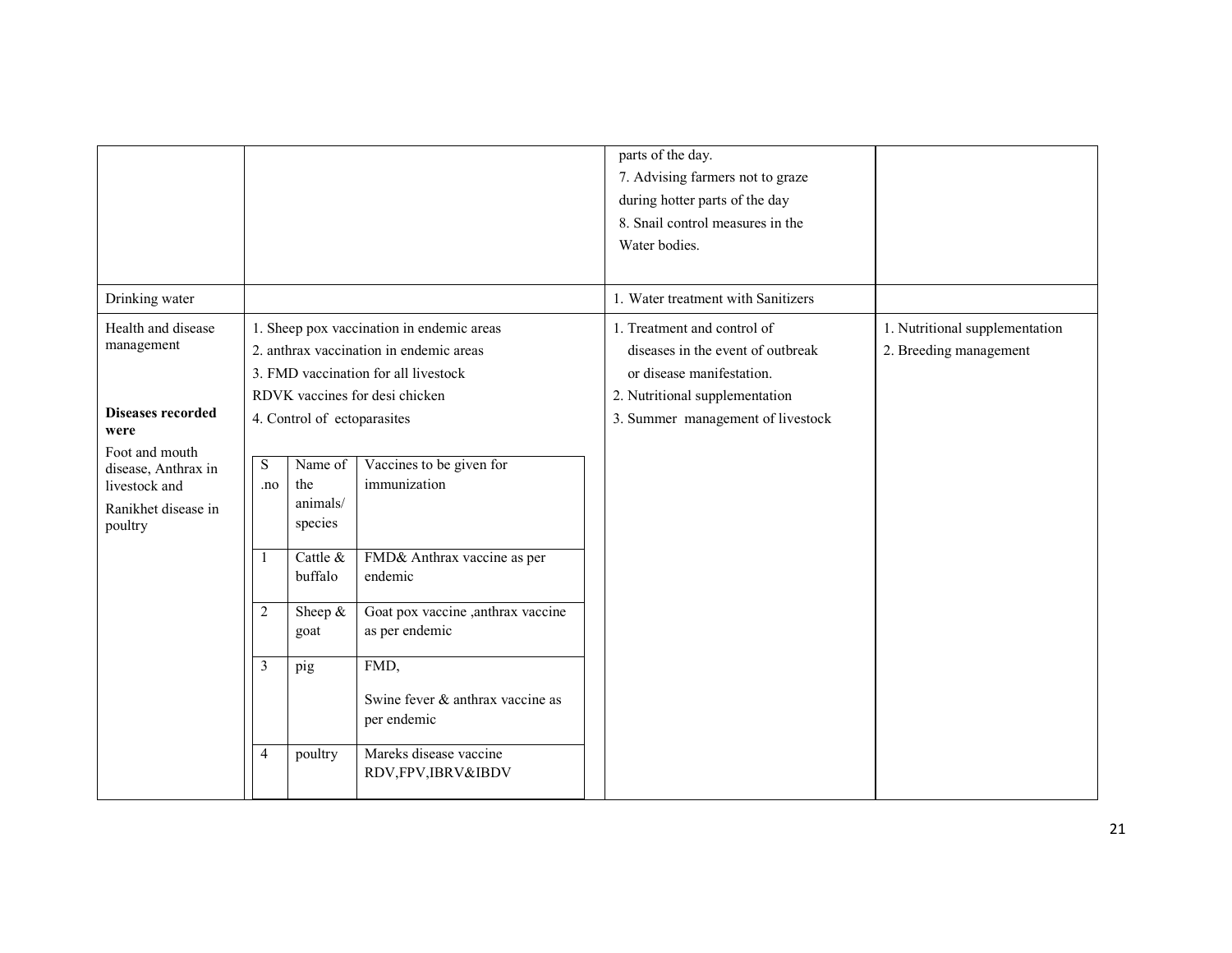| <b>Floods</b>                    |                         |                                       |                                                                |  |
|----------------------------------|-------------------------|---------------------------------------|----------------------------------------------------------------|--|
| Feed and fodder<br>availability  | $\cdots$                |                                       |                                                                |  |
| Drinking water                   | $---$                   |                                       |                                                                |  |
|                                  | S.No                    | Name of<br>the<br>animals/<br>species | Vaccines to be given                                           |  |
|                                  | $\mathbf{1}$            | Cattle &<br>buffalo                   | FMD& Anthrax vaccine as per<br>endemic                         |  |
|                                  | $\overline{2}$          | Sheep $\&$<br>goat                    | Pox vaccine, anthrax and blue<br>tongue vaccine as per endemic |  |
|                                  | $\overline{\mathbf{3}}$ | Pig                                   | FMD & Swine fever vaccine as<br>per endemicity                 |  |
|                                  | $\overline{4}$          | Dogs                                  | Rabies vaccine                                                 |  |
| Health and disease<br>management | $\overline{5}$          | Poultry                               | Mercks disease vaccine<br>RDV,FPV,IBRV&IBDV                    |  |
| Cyclone                          | ---------               |                                       |                                                                |  |
| Feed and fodder<br>availability  |                         |                                       |                                                                |  |
| Drinking water                   |                         |                                       |                                                                |  |
| Health and disease<br>management |                         |                                       |                                                                |  |
| Heat wave and cold<br>wave       | ---------               |                                       |                                                                |  |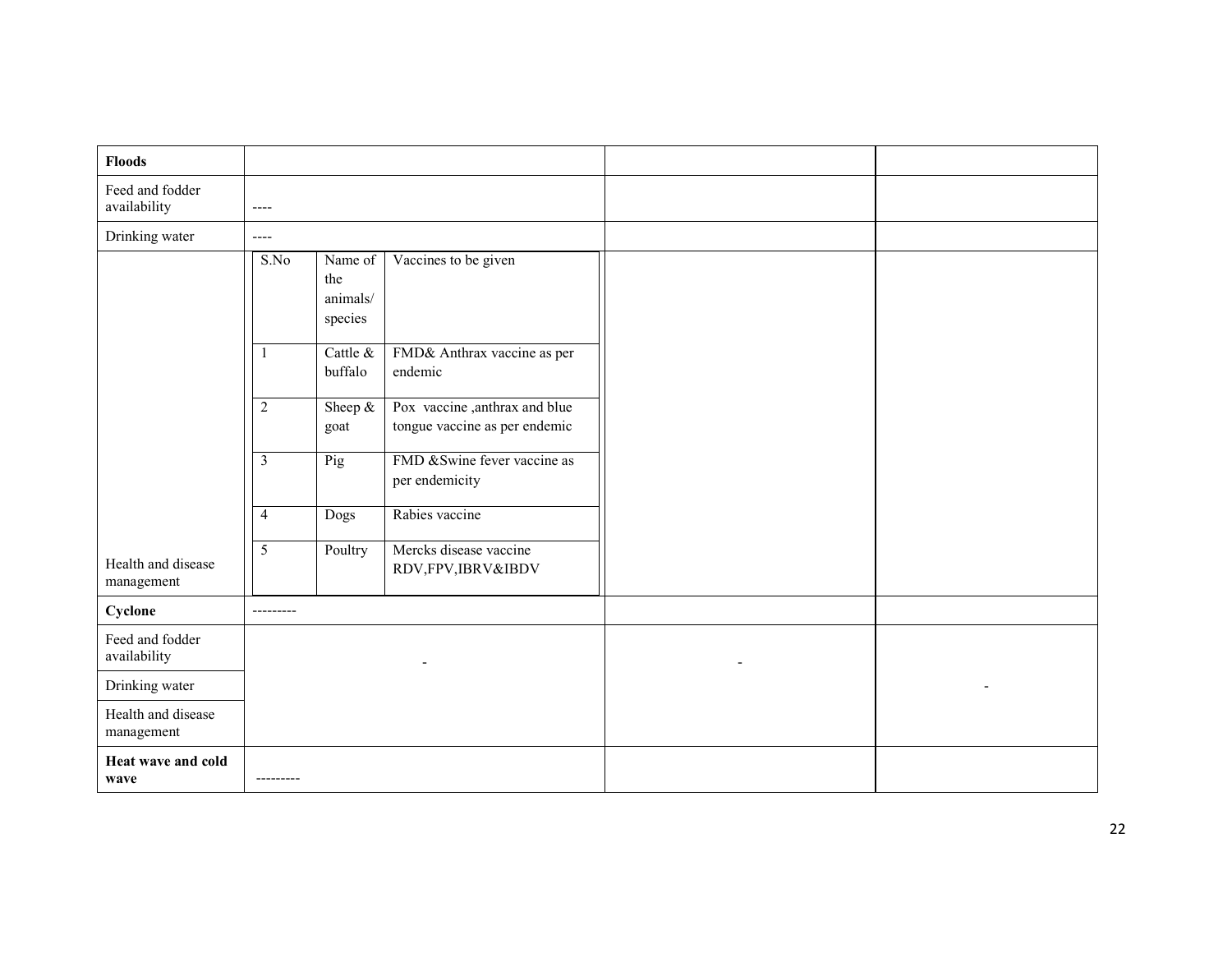| Shelter/environment<br>management |  |  |
|-----------------------------------|--|--|
| Health and disease<br>management  |  |  |

#### 2.5.2 Poultry

|                                  | <b>Suggested contingency measures</b>                                                                                                                                                          |                                                                                                                                                                                                                                                                                                                                                   |                                              | Convergence/linkages with<br>ongoing programs, if any |
|----------------------------------|------------------------------------------------------------------------------------------------------------------------------------------------------------------------------------------------|---------------------------------------------------------------------------------------------------------------------------------------------------------------------------------------------------------------------------------------------------------------------------------------------------------------------------------------------------|----------------------------------------------|-------------------------------------------------------|
|                                  | Before the event                                                                                                                                                                               | During the event                                                                                                                                                                                                                                                                                                                                  | After the event                              |                                                       |
| <b>Drought</b>                   |                                                                                                                                                                                                |                                                                                                                                                                                                                                                                                                                                                   |                                              |                                                       |
| Shortage of feed ingredients     | 1. Procurement and<br>storage of feed ingredients                                                                                                                                              | 1. Nutritional supplementation of<br>poultry                                                                                                                                                                                                                                                                                                      | 1. Nutritional supplementation of<br>poultry | $\sim$ $\sim$                                         |
| Drinking water                   |                                                                                                                                                                                                | 1. Water sanitation                                                                                                                                                                                                                                                                                                                               |                                              | $-$                                                   |
| Health and disease<br>management | Vaccination<br>against<br>Ranikhet disease<br>2. Deworming of poultry<br>3. Provision of foggers and<br>sprinklers to reduce<br>heat load<br>Supplementation of<br>4.<br>vitamins and minerals | Prevention and control<br>of<br>Coccidiosis in poultry<br>Summer management<br>2.<br>of<br>poultry- use of foggers and<br>sprinklers<br>3. Continuous supply of cool<br>potable water<br>4. Supplementation of vitamins<br>and minerals<br>5. Feeding during cooler parts of<br>the day<br>6. Mixing water in the concentrate<br>mash and feeding | 1. Nutritional supplementation of<br>poultry | $\overline{\phantom{a}}$                              |
| <b>Floods</b>                    | $---$                                                                                                                                                                                          |                                                                                                                                                                                                                                                                                                                                                   |                                              |                                                       |
| Shortage of feed ingredients     |                                                                                                                                                                                                |                                                                                                                                                                                                                                                                                                                                                   |                                              |                                                       |
| Drinking water                   |                                                                                                                                                                                                |                                                                                                                                                                                                                                                                                                                                                   |                                              |                                                       |
| Health and disease<br>management |                                                                                                                                                                                                |                                                                                                                                                                                                                                                                                                                                                   |                                              |                                                       |
| Cyclone                          | ----                                                                                                                                                                                           |                                                                                                                                                                                                                                                                                                                                                   |                                              |                                                       |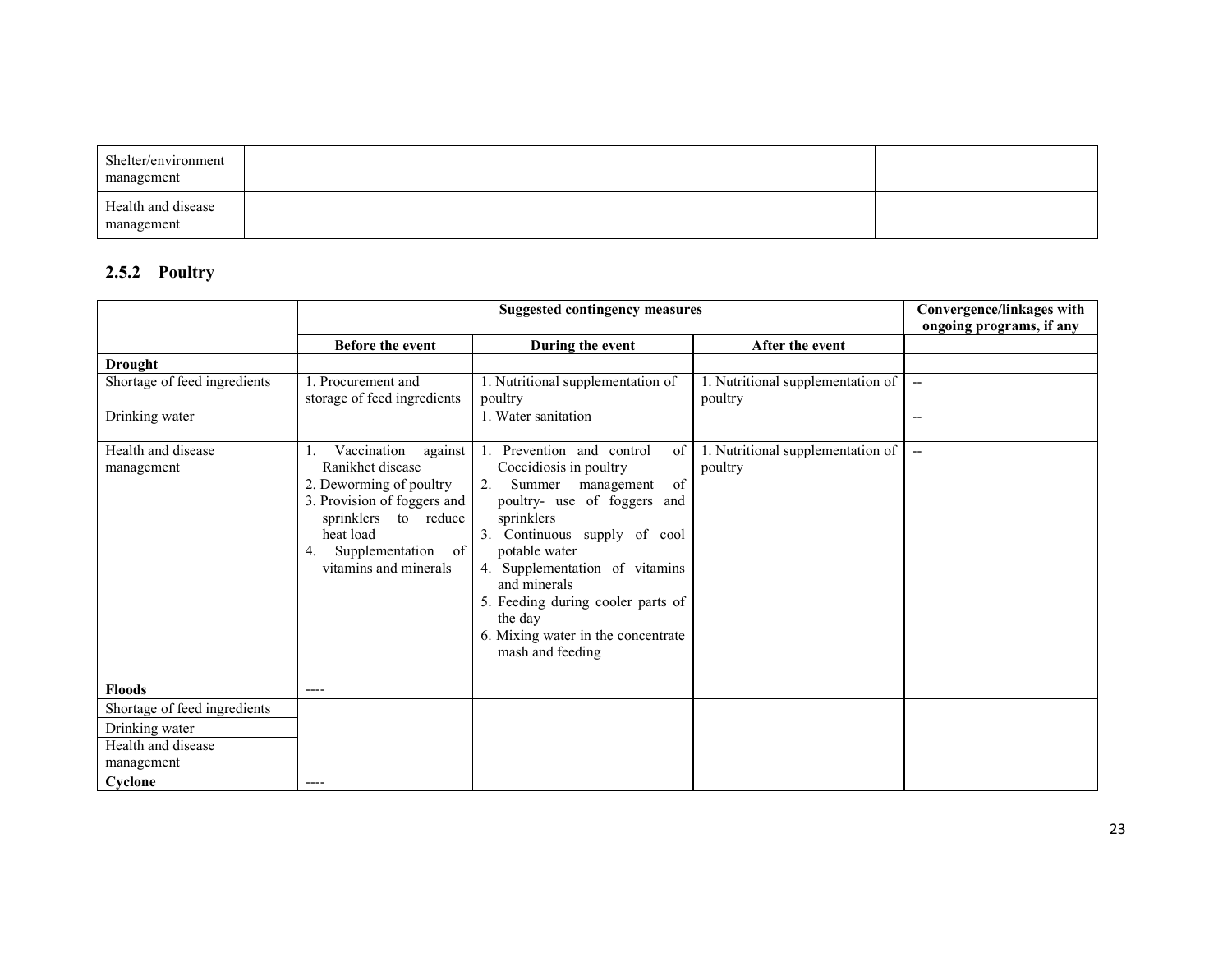| Shortage of feed ingredients |             |  |  |
|------------------------------|-------------|--|--|
| Drinking water               |             |  |  |
| Health and disease           |             |  |  |
| management                   |             |  |  |
| Heat wave and cold wave      | $- - - - -$ |  |  |
| Shelter/environment          |             |  |  |
| management                   |             |  |  |
| Health and disease           |             |  |  |
| management                   |             |  |  |

## 2.5.3 Fisheries/ Aquaculture

|                                                             | <b>Suggested contingency measures</b>                                                                                                                                                 |                                                                                                                                                                                                                                                                                                                                                                                                                                                                                                                                            |                                                                                                                                                                                                                                                                                                                                                                                                                                                                                                                                                                                                                                                                                                                                                                                                  |
|-------------------------------------------------------------|---------------------------------------------------------------------------------------------------------------------------------------------------------------------------------------|--------------------------------------------------------------------------------------------------------------------------------------------------------------------------------------------------------------------------------------------------------------------------------------------------------------------------------------------------------------------------------------------------------------------------------------------------------------------------------------------------------------------------------------------|--------------------------------------------------------------------------------------------------------------------------------------------------------------------------------------------------------------------------------------------------------------------------------------------------------------------------------------------------------------------------------------------------------------------------------------------------------------------------------------------------------------------------------------------------------------------------------------------------------------------------------------------------------------------------------------------------------------------------------------------------------------------------------------------------|
|                                                             | <b>Before the event</b>                                                                                                                                                               | During the event                                                                                                                                                                                                                                                                                                                                                                                                                                                                                                                           | After the event                                                                                                                                                                                                                                                                                                                                                                                                                                                                                                                                                                                                                                                                                                                                                                                  |
| 1) Drought                                                  |                                                                                                                                                                                       |                                                                                                                                                                                                                                                                                                                                                                                                                                                                                                                                            |                                                                                                                                                                                                                                                                                                                                                                                                                                                                                                                                                                                                                                                                                                                                                                                                  |
| A. Capture                                                  |                                                                                                                                                                                       |                                                                                                                                                                                                                                                                                                                                                                                                                                                                                                                                            |                                                                                                                                                                                                                                                                                                                                                                                                                                                                                                                                                                                                                                                                                                                                                                                                  |
| <b>Marine</b>                                               | Not applicable                                                                                                                                                                        | Not applicable                                                                                                                                                                                                                                                                                                                                                                                                                                                                                                                             | Not applicable                                                                                                                                                                                                                                                                                                                                                                                                                                                                                                                                                                                                                                                                                                                                                                                   |
| <b>Inland</b>                                               |                                                                                                                                                                                       |                                                                                                                                                                                                                                                                                                                                                                                                                                                                                                                                            |                                                                                                                                                                                                                                                                                                                                                                                                                                                                                                                                                                                                                                                                                                                                                                                                  |
| (i) Shallow water depth due to<br>insufficient rains/inflow | Rainwater harvesting<br>ii.<br>Deepening/Desilting of<br>existing water bodies<br>Removal of debris and<br>$\overline{111}$ .<br>strengthening of pond<br>embankments through turfing | <b>i.</b> Shallow areas of derelict water bodies<br>can be used for raising table sized<br>fishes using stunted fish seeds and<br>culture can be done in<br>the<br>enclosures (pens). Pens of $0.1$ to<br>0.2ha are ideal for easy operation<br>and economical.<br>Indian major carps and freshwater<br>prawns are ideal species for culture.<br>iii. Temporarily raising the height of the<br>enclosures maybe done to prevent<br>loss of stock in the event of sudden<br>rise in water level due to sudden<br>onset of rain or flooding. | i. Due to severe water shortage farmers have to<br>harvest fish in large quantities to avoid loss due<br>to mortality. Leading to difficulties in marketing<br>the fish farmers can be trained on the frozen<br>storage techniques and in preparing value<br>added products (ready to eat and processed<br>products)<br><b>ii.</b> Adoption of short term culture of species wherein<br>culture of species having rapid initial growth<br>can be stocked. Eg. minor carps like silver barb<br>(Puntius gonionotus) and fringe lipped carp (Labeo<br><i>fimbriatus</i> ) can be undertaken.<br>iii. Culture of minor carp like Amblypharyngodon<br>mola can be done in shallow ponds and this<br>being an auto breeder it spawns two or three<br>times in a year which also ensure auto stocking. |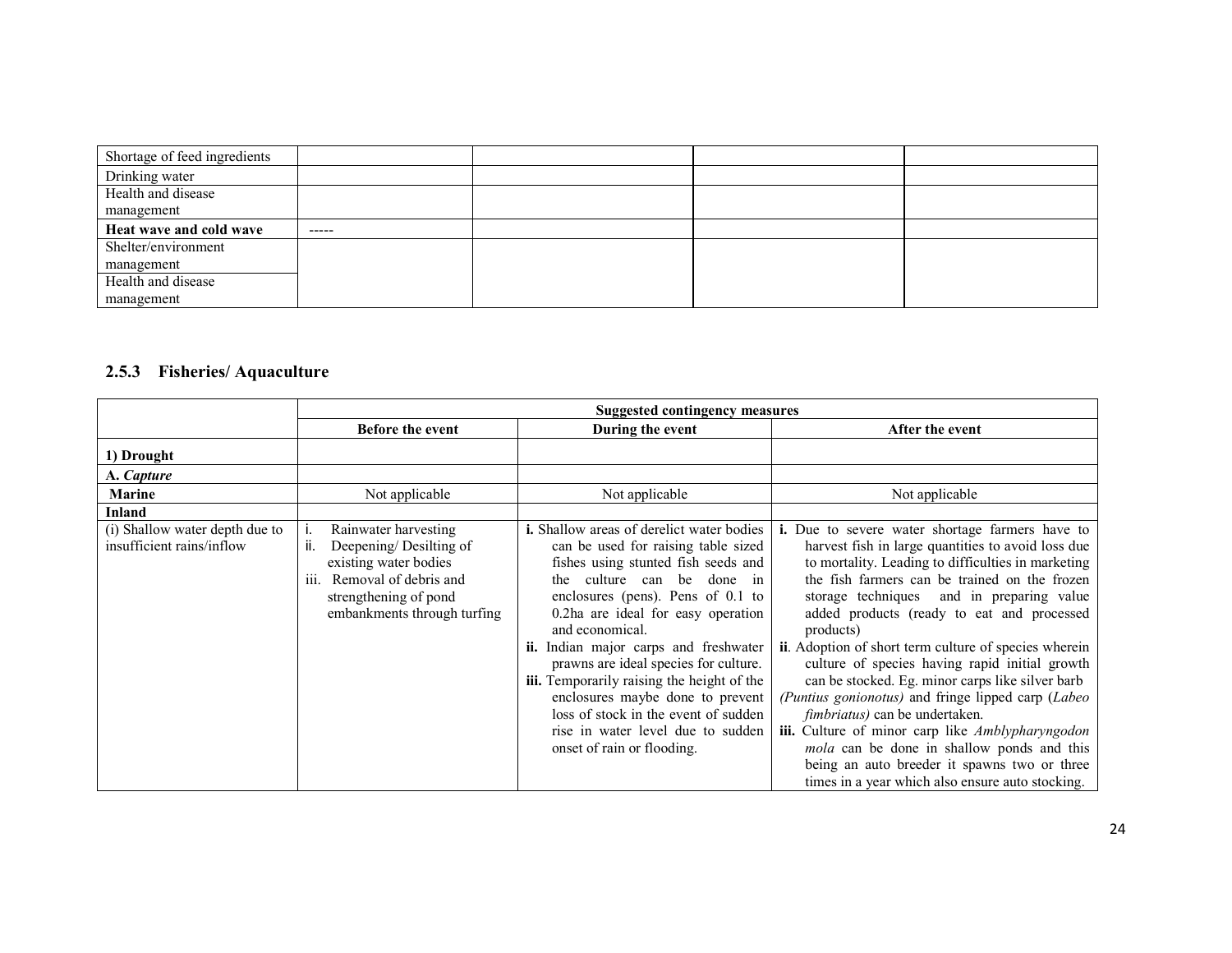| (ii) Changes in water quality      | Strictly implement in avoiding      | Reduced water volume in the pond/local     |                                                         |
|------------------------------------|-------------------------------------|--------------------------------------------|---------------------------------------------------------|
|                                    | the                                 | water bodies lowers its buffering          |                                                         |
|                                    | use of plastics and other non-      | capacity hence every precaution has to     |                                                         |
|                                    | biodegradable material along        | be taken while adopting use of manures     |                                                         |
|                                    | the                                 |                                            |                                                         |
|                                    |                                     | and fertilizers to avoid onset of algal    |                                                         |
|                                    | river belts (intervention and       | blooms and eutrophication                  |                                                         |
|                                    | polluting by human is a             |                                            |                                                         |
|                                    | common                              |                                            |                                                         |
|                                    | factor)                             |                                            |                                                         |
|                                    | ii. Avoid entry of pollutants like  |                                            |                                                         |
|                                    | industrial effluents, run off       |                                            |                                                         |
|                                    | from                                |                                            |                                                         |
|                                    | agricultural land into rivers       |                                            |                                                         |
| (iii) Any other                    |                                     | i. Stunting of major carp fingerlings and  |                                                         |
|                                    |                                     | stocking in grow out ponds as they grow    |                                                         |
|                                    |                                     | faster (three times more growth than       |                                                         |
|                                    |                                     | the non stunted fingerlings)               |                                                         |
|                                    |                                     | ii. Ornamental fish rearing utilizing gold |                                                         |
|                                    |                                     | fishes, koi carp or live bearers like      |                                                         |
|                                    |                                     | mollies and guppies can be done in         |                                                         |
|                                    |                                     | summer. This ensures money flow to         |                                                         |
|                                    |                                     | the farmers.                               |                                                         |
|                                    |                                     | ** subsidy to farmers for inputs like      |                                                         |
|                                    |                                     | feed, seed.                                |                                                         |
| <b>B.</b> Aquaculture/ Mariculture | Before the event                    | During the event                           | After the event                                         |
| (i) Shallow water in ponds due     | i. Water depth should be at least   | i. Farmers can be advised to take up       | i. Prepare pond for the next crop after early harvest   |
| to insufficient rains/inflow       | 1m for initiating fish culture.     | integrated farming (poultry, piggery,      | ii. Always keep a constant check on the onset of        |
|                                    | ii. Adopt low stocking density to   | duckery and animal husbandry with          | algal blooms which will cause mass mortality of         |
|                                    | reduce culture duration and culture | crops) to cut down cost on expensive       | fishes                                                  |
|                                    | should be done only after ensuring  | inputs like feed and manure.               | iii. Harvest fish broodstock if any and shift to deeper |
|                                    | water availability for minimum      | ii. Avoid fertilization and manuring on    | safer areas like cement systems in indoor units to      |
|                                    | period of 3 months.                 | supplementary basis.                       | utilize for breeding on onset of monsoon                |
|                                    | iii. In low tidal amplitude areas   | iii. Air breathing fish culture to be      |                                                         |
|                                    | which<br>receives<br>north-east     | practised (Cat fish farming)               |                                                         |
|                                    | monsoon it is advised not to go for |                                            |                                                         |
|                                    | summer crop because of high         |                                            |                                                         |
|                                    | temperatures which will lead to     |                                            |                                                         |
|                                    | stress of culturable species.       |                                            |                                                         |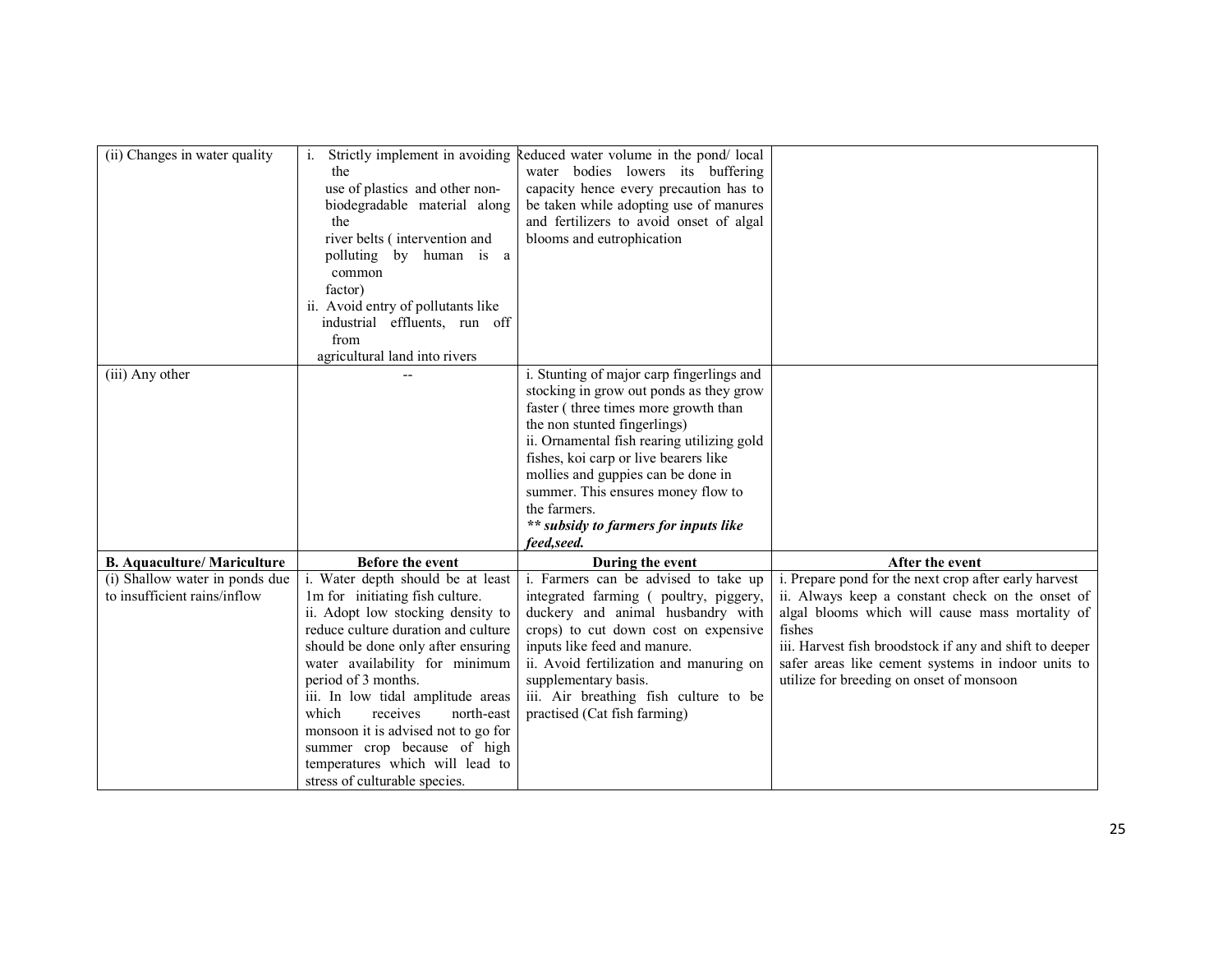| (ii) Impact of silt load build up<br>in ponds<br>/ change in water<br>quality | Rainwater harvesting<br>$\mathbf{1}$ .<br>ii.<br>Deepening/Desilting of<br>existing water bodies<br>iii.<br>Removal of debris                                                                                                                                                                                                                                                                                                                                                                                                                                                                                                                      | i. Feeding should be minimum to avoid<br>organic loading                                                                                                                                                                                                                                                                                                                                                                                                                                                        | i. On onset of sudden heavy rains heavy mortality<br>will result so feeding should be controlled to avoid<br>waste accumulation on pond bottom soil.                                                                                                                                                   |
|-------------------------------------------------------------------------------|----------------------------------------------------------------------------------------------------------------------------------------------------------------------------------------------------------------------------------------------------------------------------------------------------------------------------------------------------------------------------------------------------------------------------------------------------------------------------------------------------------------------------------------------------------------------------------------------------------------------------------------------------|-----------------------------------------------------------------------------------------------------------------------------------------------------------------------------------------------------------------------------------------------------------------------------------------------------------------------------------------------------------------------------------------------------------------------------------------------------------------------------------------------------------------|--------------------------------------------------------------------------------------------------------------------------------------------------------------------------------------------------------------------------------------------------------------------------------------------------------|
| (iii) Any other                                                               | i. The physico-chemical quality of<br>water has to be monitored<br>regularly for its suitability for fish<br>culture.                                                                                                                                                                                                                                                                                                                                                                                                                                                                                                                              | i. Concept of Re-circulatory system can<br>be adopted as additional water is not<br>required thereby curtailing need for<br>water exchange.<br>ii. Use of aerators to overcome thermal<br>stratification and build up of ammonia<br>during high temperatures will help<br>break the thermal stratification<br>** subsidy can be provided to farmers<br>for the aerators<br>iii. Partial harvesting to reduce biomass<br>thereby competition for space and food<br>is reduced.<br>iv. Reduced stocking densities | i. Train the farmers to breed fish in captivity and<br>produce required amount of seed either through<br>hormonal treatment and environment manipulation.<br>ii. Use of cryopreserved milt supplied from research<br>units to aid breeding and ensure healthy stock<br>(in collaboration with TANUVAS) |
| 2) Floods                                                                     | <b>Before the event</b>                                                                                                                                                                                                                                                                                                                                                                                                                                                                                                                                                                                                                            | During the event                                                                                                                                                                                                                                                                                                                                                                                                                                                                                                | After the event                                                                                                                                                                                                                                                                                        |
| A. Capture                                                                    |                                                                                                                                                                                                                                                                                                                                                                                                                                                                                                                                                                                                                                                    |                                                                                                                                                                                                                                                                                                                                                                                                                                                                                                                 |                                                                                                                                                                                                                                                                                                        |
| <b>Marine</b>                                                                 | i. Train fisher folk on hygienic<br>handling of fishes, short and long<br>term preservation techniques and<br>on preparation and packaging of<br>value added fish products $-$ as a<br>small scale village activity<br>ii. Establish cold chain facilities<br>iii. Ensure strengthening of coastal<br>belt by planting and maintaining<br>the mangrove ecosystems<br>** mangrove wetlands mitigate<br>the adverse impact of storms,<br>Tsunami in coastal<br>cyclones<br>areas and coastal erosion<br>** mangroves are ideal breeding<br>, nursery and feeding grounds for a<br>number of commercially important<br>prawns, fishes and other shell | i. Avoid fishing in deeper waters to<br>avoid loss to gear, craft and human<br>lives.                                                                                                                                                                                                                                                                                                                                                                                                                           | i. Loss incurred should be reported will be assessed<br>by the State Fisheries Department officials and<br>reimbursed.                                                                                                                                                                                 |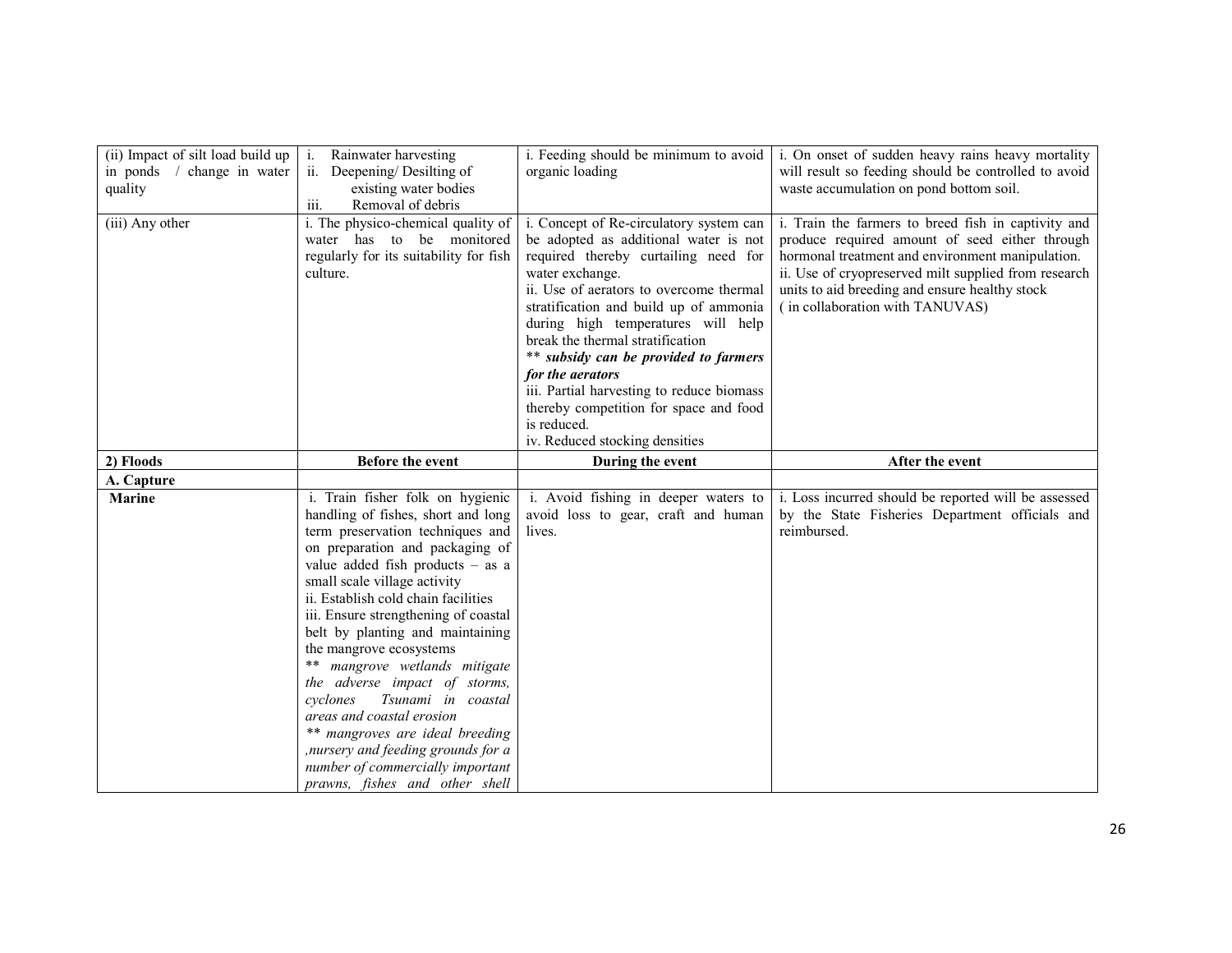|                                    | fishes.                              |                                             |                                                    |
|------------------------------------|--------------------------------------|---------------------------------------------|----------------------------------------------------|
|                                    | iv. Ecologically sensitive areas to  |                                             |                                                    |
|                                    | be earmarked such as mangroves,      |                                             |                                                    |
|                                    | corals and estuaries to avoid        |                                             |                                                    |
|                                    | overfishing                          |                                             |                                                    |
|                                    | v. Commercial exploitation of        |                                             |                                                    |
|                                    | coral reefs and large scale removal  |                                             |                                                    |
|                                    | of mangrove vegetation to be         |                                             |                                                    |
|                                    | this leads<br>surveyed as<br>to      |                                             |                                                    |
|                                    | dwindling fish harvests              |                                             |                                                    |
| <b>Inland</b>                      |                                      |                                             |                                                    |
| (i) Average compensation paid      | --- NA---                            | --- NA---                                   |                                                    |
| due to loss of human life          |                                      |                                             |                                                    |
| No.<br>of<br>(ii)<br>boats         | $--NA--$                             | $--NA--$                                    |                                                    |
| nets/damaged                       |                                      |                                             | As per the norms of the State Government and       |
| (iii) No. of houses damaged        | $--NA--$                             | $--NA--$                                    | implemented by the State Fisheries Department      |
| $(iv)$ Loss of stock               | Sell the available fish stock as     | Installation of gill net and using cast net | Onset of toxic gases in the system hence immediate |
|                                    | much as possible                     | for fishing the stock<br>escapement         | stocking of fishes should not be carried out.      |
|                                    |                                      | through flooding                            |                                                    |
|                                    | Strengthening<br>of bunds<br>and     |                                             |                                                    |
|                                    | embankments<br>either<br>through     |                                             |                                                    |
|                                    | turfing and terracing to avoid       |                                             |                                                    |
|                                    | water overflow or entry of waters    | ** Water should not be used for             | Onset of toxic gases in the system hence immediate |
| (v) Changes in water quality       | from outside.                        | domestic purposes                           | stocking of fishes should not be carried out.      |
|                                    | Water quality management to be       |                                             | Ulcers and pox diseases in fishes will occur hence |
|                                    | followed thoroughly by weekly        |                                             | the fish stock has to be discarded or buried.      |
|                                    | sampling to monitor water quality    |                                             |                                                    |
| (vi) Health and diseases           | parameters                           |                                             |                                                    |
| <b>B.</b> Aquaculture/ Mariculture |                                      |                                             |                                                    |
| in ponds                           | Before the event                     | During the event                            | After the event                                    |
| (i) Inundation with flood water    | i. Avoid culture of fishes requiring | Immediately harvest the stocked fishes      |                                                    |
|                                    | longer duration of culture.          |                                             |                                                    |
|                                    | ii. Initiating fish culture in       |                                             |                                                    |
|                                    | advance in areas frequently prone    |                                             |                                                    |
|                                    | to flooding.                         |                                             |                                                    |
| (ii) Water exchange and            | i. Strengthening of bunds and        |                                             | Application of lime to stabilize pH.               |
| changes in water quality           | embankments<br>either<br>through     |                                             |                                                    |
|                                    | turfing and terrracing               |                                             |                                                    |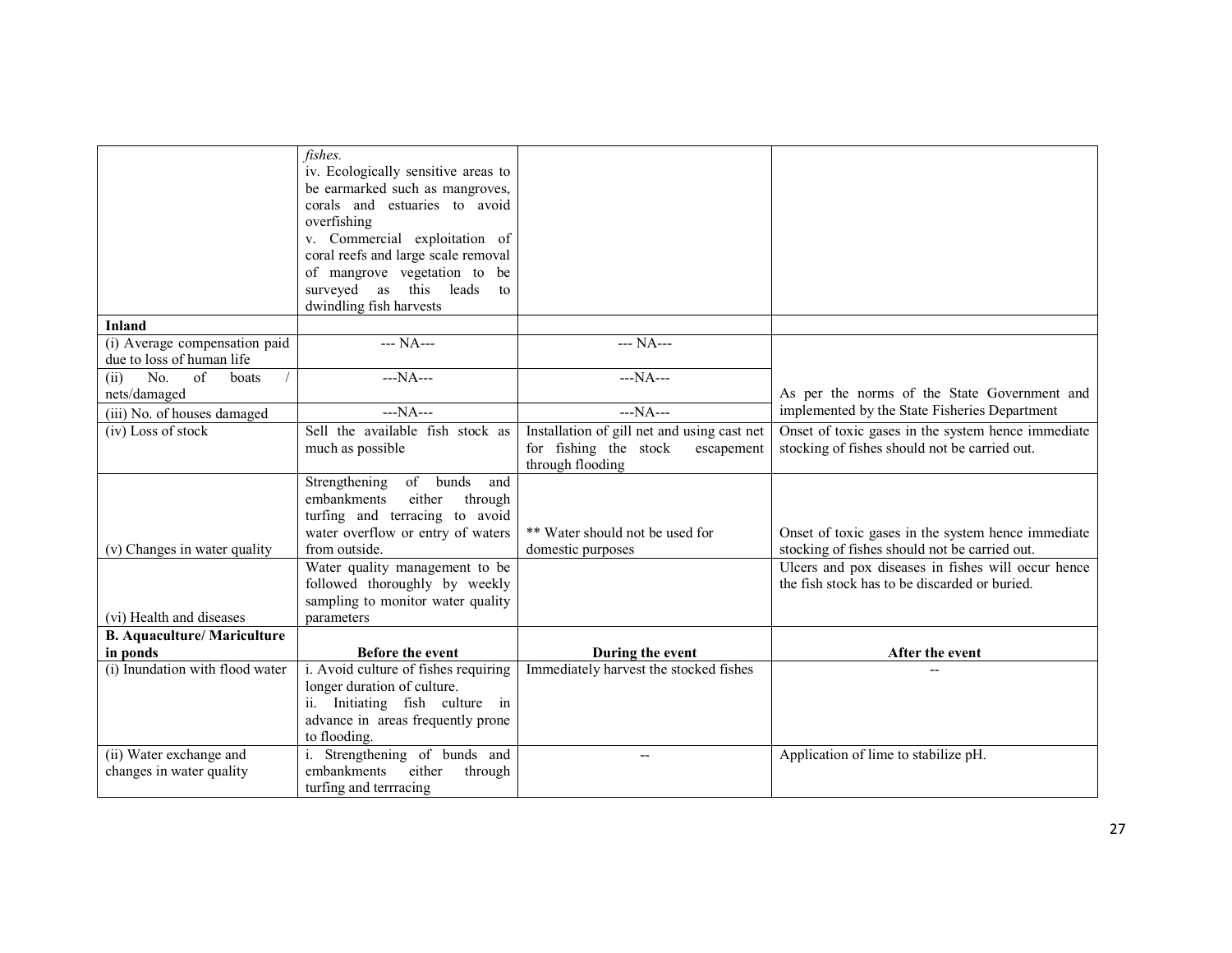| (iii) Health and diseases                       | i. Water quality management to be                                        |                                                                                   | Discard diseased stock and the following measures                                                                                 |
|-------------------------------------------------|--------------------------------------------------------------------------|-----------------------------------------------------------------------------------|-----------------------------------------------------------------------------------------------------------------------------------|
|                                                 | followed thoroughly by weekly                                            |                                                                                   | to be practiced:                                                                                                                  |
|                                                 | sampling to monitor water quality                                        |                                                                                   | i. Drying up of confined water bodies                                                                                             |
|                                                 | parameters                                                               |                                                                                   | ii. Let pond bottom to sun dry by cracking of soil to                                                                             |
|                                                 |                                                                          |                                                                                   | let out the release of obnoxious gases and other pests                                                                            |
|                                                 |                                                                          |                                                                                   | iii. Application of lime to balance soil pH.                                                                                      |
| (iv) Loss of stock and inputs                   | The stock (feed and medicines)                                           |                                                                                   | Discard stock if affected by water as they will lead                                                                              |
| (feed, chemicals etc)                           | have to be stored separately in                                          |                                                                                   | to fungal borne infections in the fish stock.                                                                                     |
|                                                 | rooms designed for the purpose                                           |                                                                                   |                                                                                                                                   |
|                                                 | with air circulation facilities and                                      |                                                                                   |                                                                                                                                   |
|                                                 | they have to be stored on raised                                         |                                                                                   |                                                                                                                                   |
|                                                 | platforms to avoid loss                                                  |                                                                                   |                                                                                                                                   |
| (v) Infrastructure damage                       | i. Initiating fish culture in advance                                    | $\qquad \qquad -$                                                                 | ** As on date there has been no measure to give                                                                                   |
| (pumps, aerators, huts etc)                     | areas frequently prone to<br>in                                          |                                                                                   | subsidy to the inland fish farmers for loss of fish                                                                               |
|                                                 | flooding to prevent damage to the                                        |                                                                                   | stock or infrastructure hence the farmers are                                                                                     |
|                                                 | infrastructure                                                           |                                                                                   | suffering a heavy loss.                                                                                                           |
|                                                 |                                                                          |                                                                                   | ** Therefore suggestions can be made to the                                                                                       |
|                                                 |                                                                          |                                                                                   | Government to assess the impact of damage and the                                                                                 |
|                                                 |                                                                          |                                                                                   | rate of compensation can be decided by the officials                                                                              |
| (vi) Any other                                  |                                                                          |                                                                                   | ** Special emphasis can be made to the Government for compensation to the practicing inland fish farmers as there is no help from |
|                                                 |                                                                          |                                                                                   | the Government as given to the fisher folk suffering damages due to cyclone. The practicing inland/marine fish farmers should     |
|                                                 |                                                                          | register with the State Fisheries Department to avail the formulated compensation |                                                                                                                                   |
| 3. Cyclone / Tsunami                            | Before the event                                                         | During the event                                                                  | After the event                                                                                                                   |
| A. Capture                                      |                                                                          |                                                                                   |                                                                                                                                   |
| Marine                                          |                                                                          |                                                                                   |                                                                                                                                   |
|                                                 |                                                                          |                                                                                   |                                                                                                                                   |
|                                                 |                                                                          |                                                                                   |                                                                                                                                   |
| (i) Average compensation paid                   |                                                                          |                                                                                   | **As per the existing government norms compensation is given to the fisherfolk whenever there is loss due to the impact of        |
| due to loss of fishermen lives                  | cyclones/tsunami                                                         |                                                                                   |                                                                                                                                   |
| (ii) Avg. no. of boats /                        |                                                                          |                                                                                   | ** As per the existing government norms compensation is given to the fisherfolk whenever there is loss due to the impact of       |
| nets/damaged                                    | cyclones/tsunami                                                         |                                                                                   |                                                                                                                                   |
|                                                 |                                                                          |                                                                                   |                                                                                                                                   |
| (iii) Avg. no. of houses                        |                                                                          |                                                                                   | ** As per the existing government norms compensation is given to the fisherfolk whenever there is loss due to the impact of       |
| damaged                                         | cyclones/tsunami                                                         |                                                                                   |                                                                                                                                   |
| <b>Inland</b>                                   |                                                                          |                                                                                   |                                                                                                                                   |
| <b>B.</b> Aquaculture/ Mariculture              | Cyclone / Tsunami                                                        |                                                                                   |                                                                                                                                   |
|                                                 | Before the event                                                         | During the event                                                                  | After the event                                                                                                                   |
| $\overline{(i)$ Overflow / flooding of<br>ponds | i. Planting trees like casuarinas<br>along coastal belt to avoid coastal |                                                                                   |                                                                                                                                   |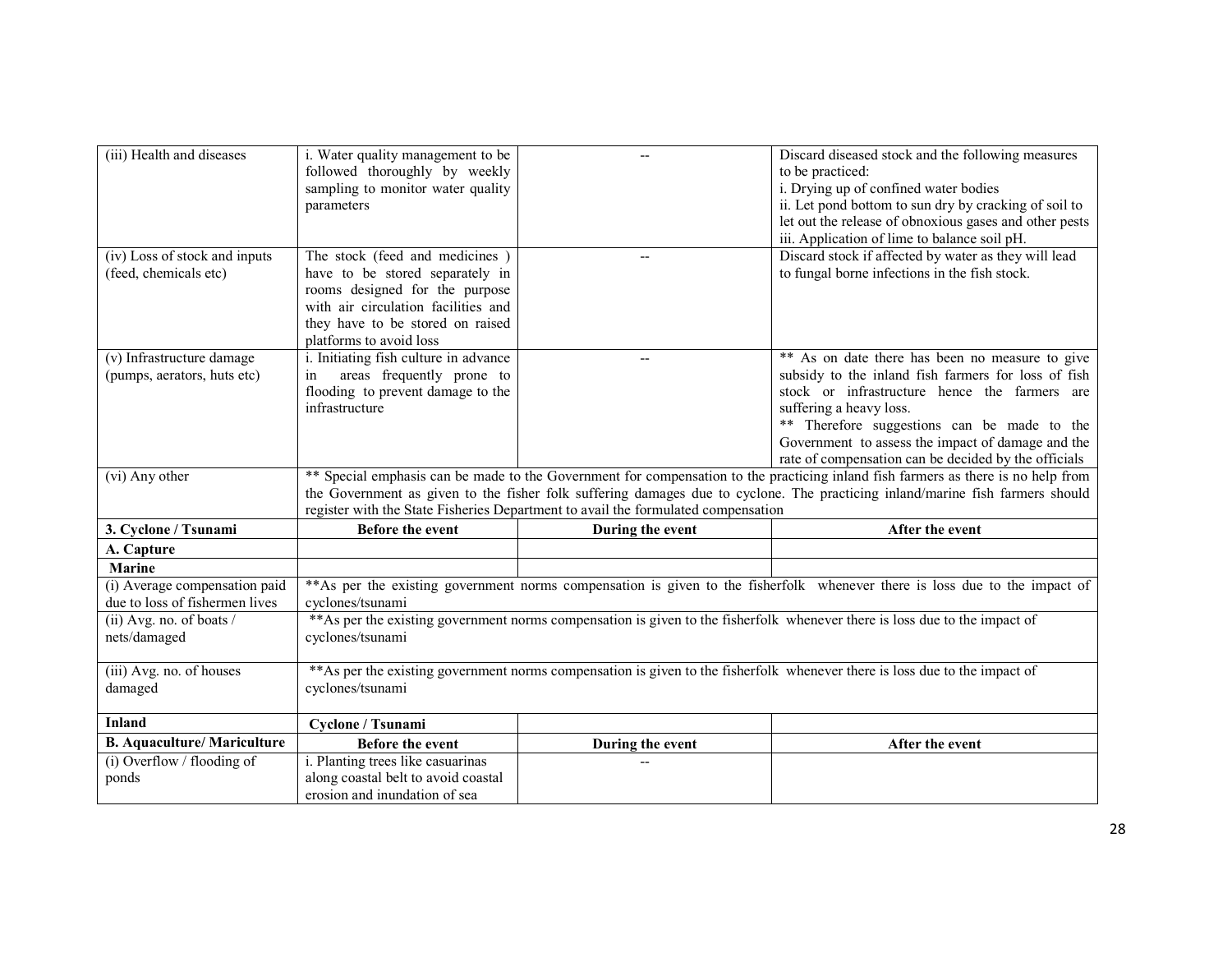|                                 | waters.                                                            |                   |                                                                                                                             |
|---------------------------------|--------------------------------------------------------------------|-------------------|-----------------------------------------------------------------------------------------------------------------------------|
| (ii) Changes in water quality   | i. Stocking fishes which can                                       |                   | Application of lime to stabilize pH.                                                                                        |
| (fresh water / brackish water   | tolerate wide salinity changes eg.                                 |                   |                                                                                                                             |
| ratio)                          | Milkfish, pearl spot etc.                                          |                   |                                                                                                                             |
| (iii) Health and diseases       | i. Water quality management to be<br>followed thoroughly by weekly | $\qquad \qquad -$ | Discard diseased stock and the following measures                                                                           |
|                                 | sampling to monitor water quality                                  |                   | to be practiced:<br>i. Drying up of confined water bodies                                                                   |
|                                 | parameters                                                         |                   | ii. Let pond bottom to sun dry by cracking of soil to                                                                       |
|                                 |                                                                    |                   | let out the release of obnoxious gases and other pests                                                                      |
|                                 |                                                                    |                   | iii. Application of lime to balance soil pH.                                                                                |
| (iv) Loss of stock and inputs   | i. The stock (feed and medicines)                                  |                   | Discard stock if affected by water as they will lead                                                                        |
| (feed, chemicals etc)           | have to be stored separately in                                    |                   | to fungal borne infections in the fish stock.                                                                               |
|                                 | rooms designed for the purpose                                     |                   |                                                                                                                             |
|                                 | with air circulation facilities and                                |                   |                                                                                                                             |
|                                 | they have to be stored on raised<br>platforms to avoid loss        |                   |                                                                                                                             |
|                                 |                                                                    |                   |                                                                                                                             |
|                                 |                                                                    |                   |                                                                                                                             |
| (v) Infrastructure damage       | Initiating fish culture in advance                                 | $\overline{a}$    | ** Special emphasis can be made to the Government                                                                           |
| (pumps, aerators, shelters/huts | in areas frequently prone to                                       |                   | for compensation to the practicing inland fish                                                                              |
| etc)                            | flooding to prevent damage to the                                  |                   | farmers as there is no help from the Government as                                                                          |
|                                 | infrastructure                                                     |                   | given to the fisher folk suffering damages due to<br>cyclone. The practicing inland/marine fish farmers                     |
|                                 |                                                                    |                   | should register with the State Fisheries Department                                                                         |
|                                 |                                                                    |                   | to avail the formulated compensation                                                                                        |
| (vi) Any other                  |                                                                    |                   | Training programmes for stakeholders including resource users, planners and policy makers on coastal regulations, shoreline |
|                                 | protection and environmental awareness.                            |                   |                                                                                                                             |
| 4. **** Heat wave and cold      |                                                                    |                   |                                                                                                                             |
| wave                            | Before the event                                                   | During the event  | After the event                                                                                                             |
| A. Capture                      |                                                                    |                   |                                                                                                                             |
| <b>Marine</b>                   |                                                                    |                   | i. To conduct studies on the ecological changes to<br>assess the density and diversity of phyto and                         |
|                                 |                                                                    |                   | zooplankton and other benthic macro fauna                                                                                   |
|                                 |                                                                    |                   | (collaborative work with State Universities-                                                                                |
|                                 |                                                                    |                   | TANUVAS)                                                                                                                    |
| <b>Inland</b>                   |                                                                    |                   |                                                                                                                             |
| <b>B.</b> Aquaculture           | <b>Before the event</b>                                            | During the event  | After the event                                                                                                             |
| (i) Changes in pond             |                                                                    |                   |                                                                                                                             |